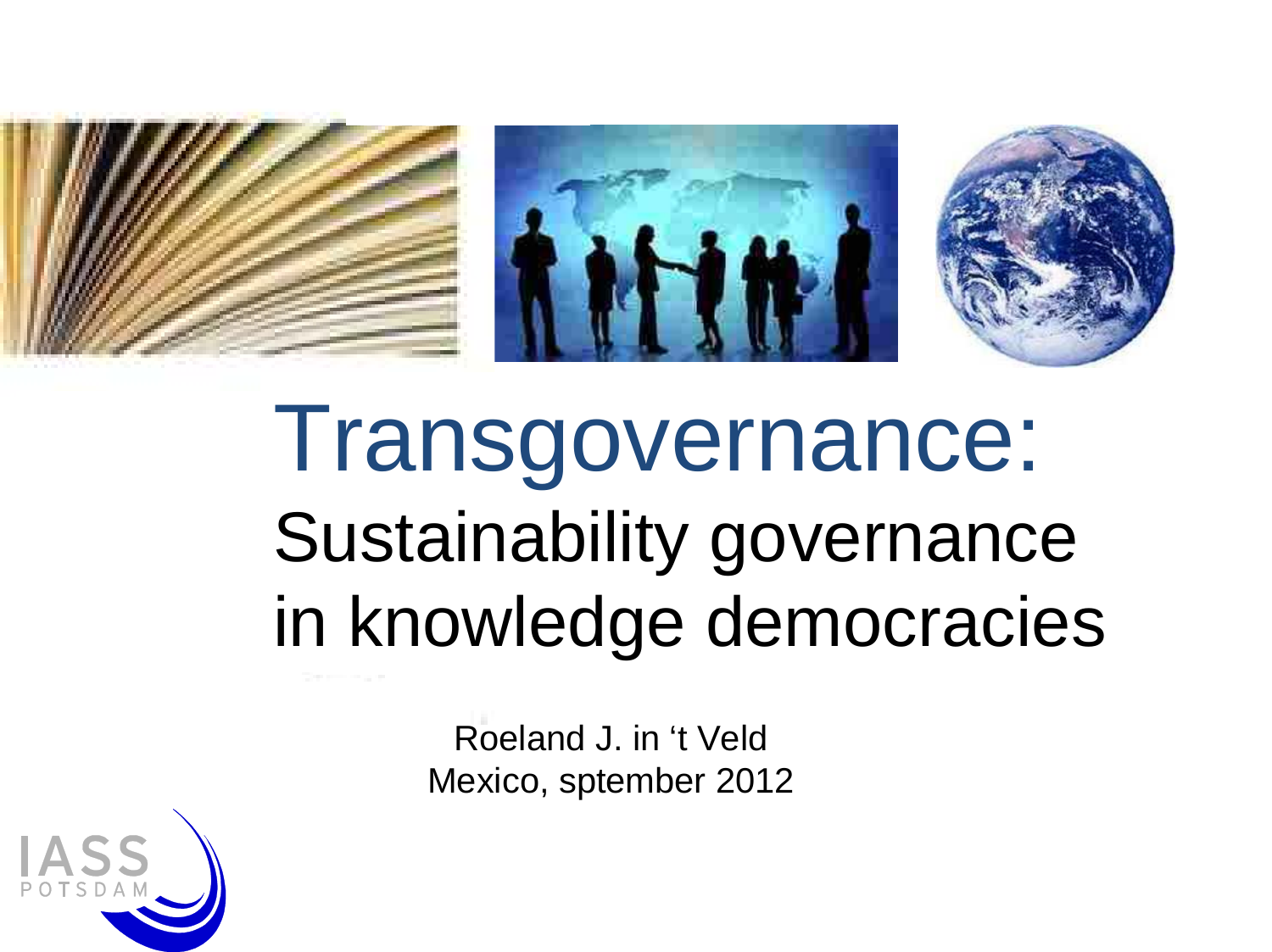### The argument

1. The existing **arrangements** for collective decisions **fail to produce sustainable policies**.

- 2. Social sciences provide seldom-used **criteria for improvement**, which we have put together in the **transgovernance**approach.
- 3. The **Rio 'zero draft**' (Jan. 2012) matched with these criteria, and the outcomes are **not very promising**.







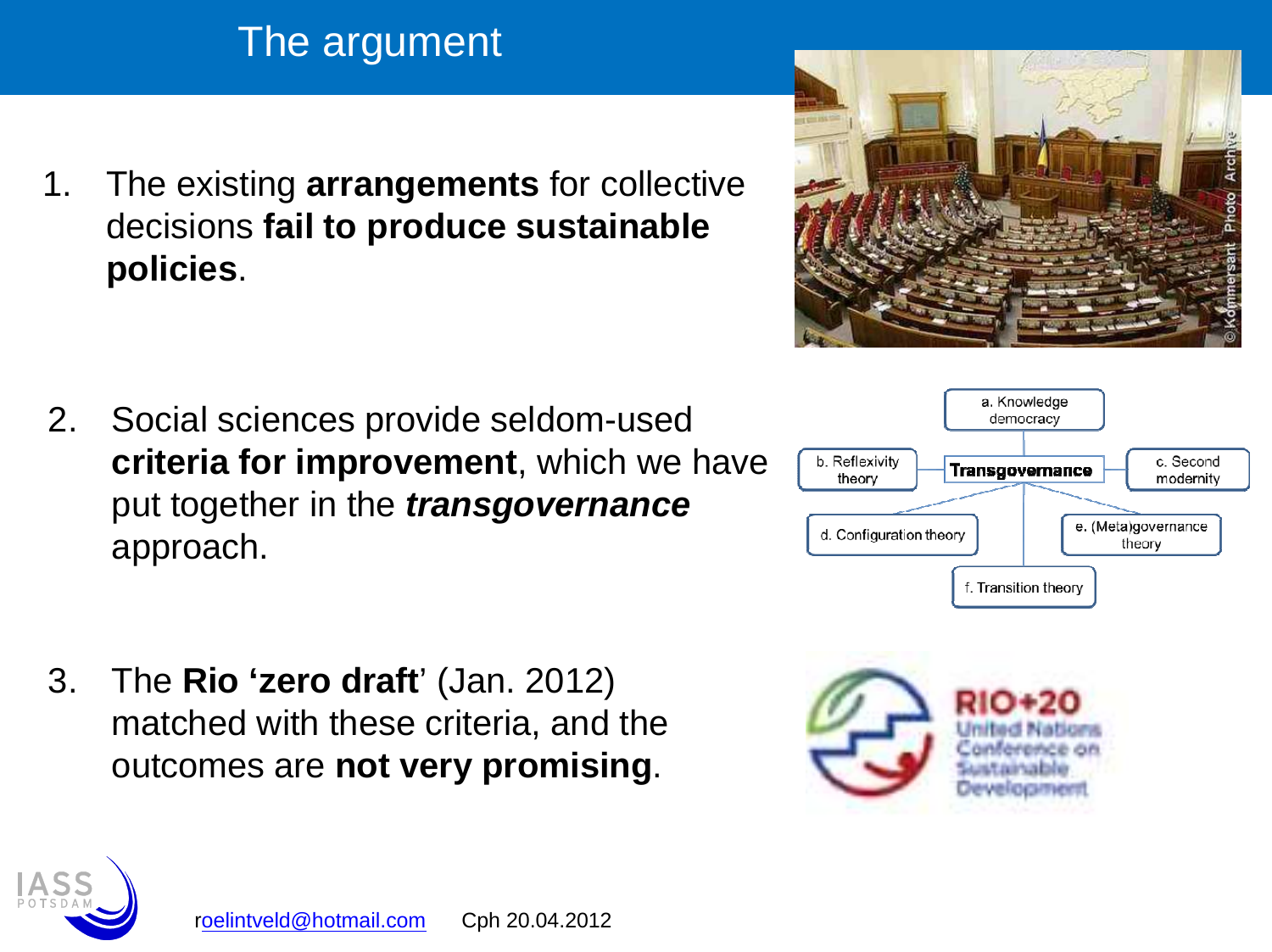#### **Common misconceptions:**

- 1.We need centralised and legal arrangements
- 2.Hegemonic leadership is better than pluralism and tolerance
- 3.Only formal institutions are useful
- 4.Cultural diversity is a hindrance to sustainability
- 5.There is no alternative to mainstream thinking on economic growth
- 6.Only 'objective' scientific knowledge is valid
- 7.Public and business involvement is only a fashion.

**These misconceptions share a dislike of variety and complexity-> simplification is not acceptable, so we need to accept complexity**

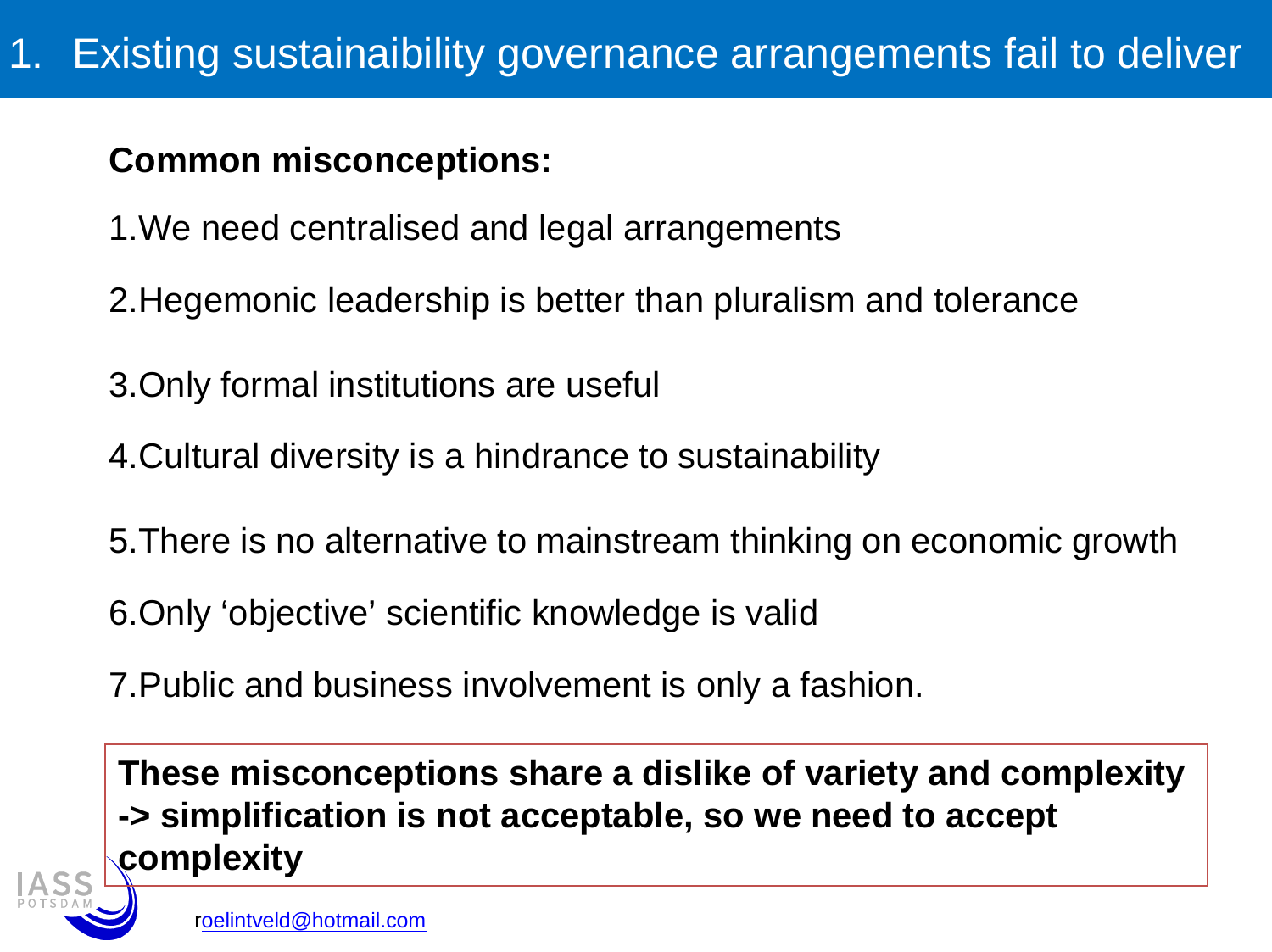### 2. Criteria for improvement: The Transgovernance approach

TransGov combines 6 analytical concepts for understanding and dealing with complex issues in contempory societies



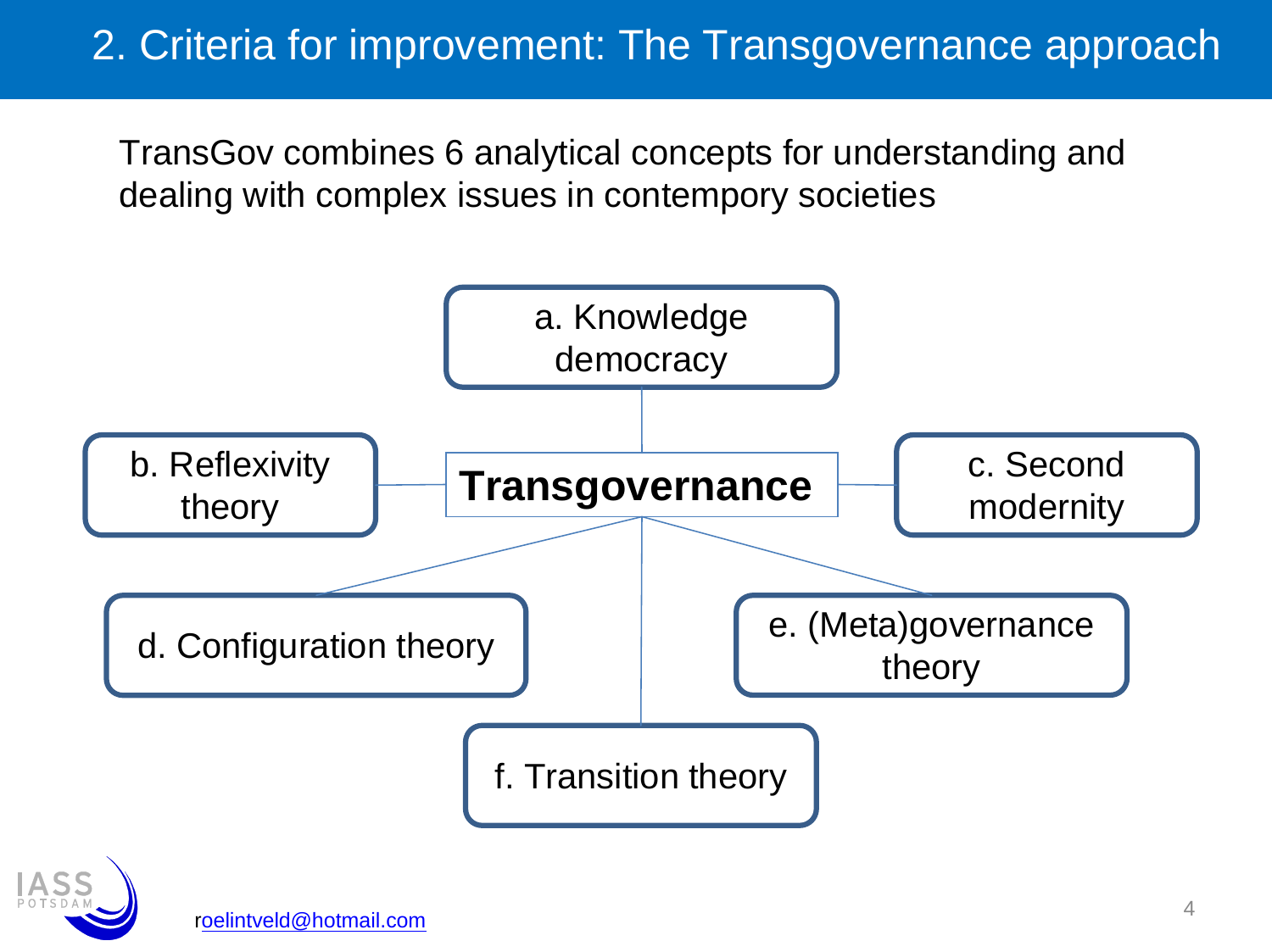### 2a. Knowledge democracy: Turbulence and unpredictability

Tensions between old and new forms of politics, science and media,that co-exist

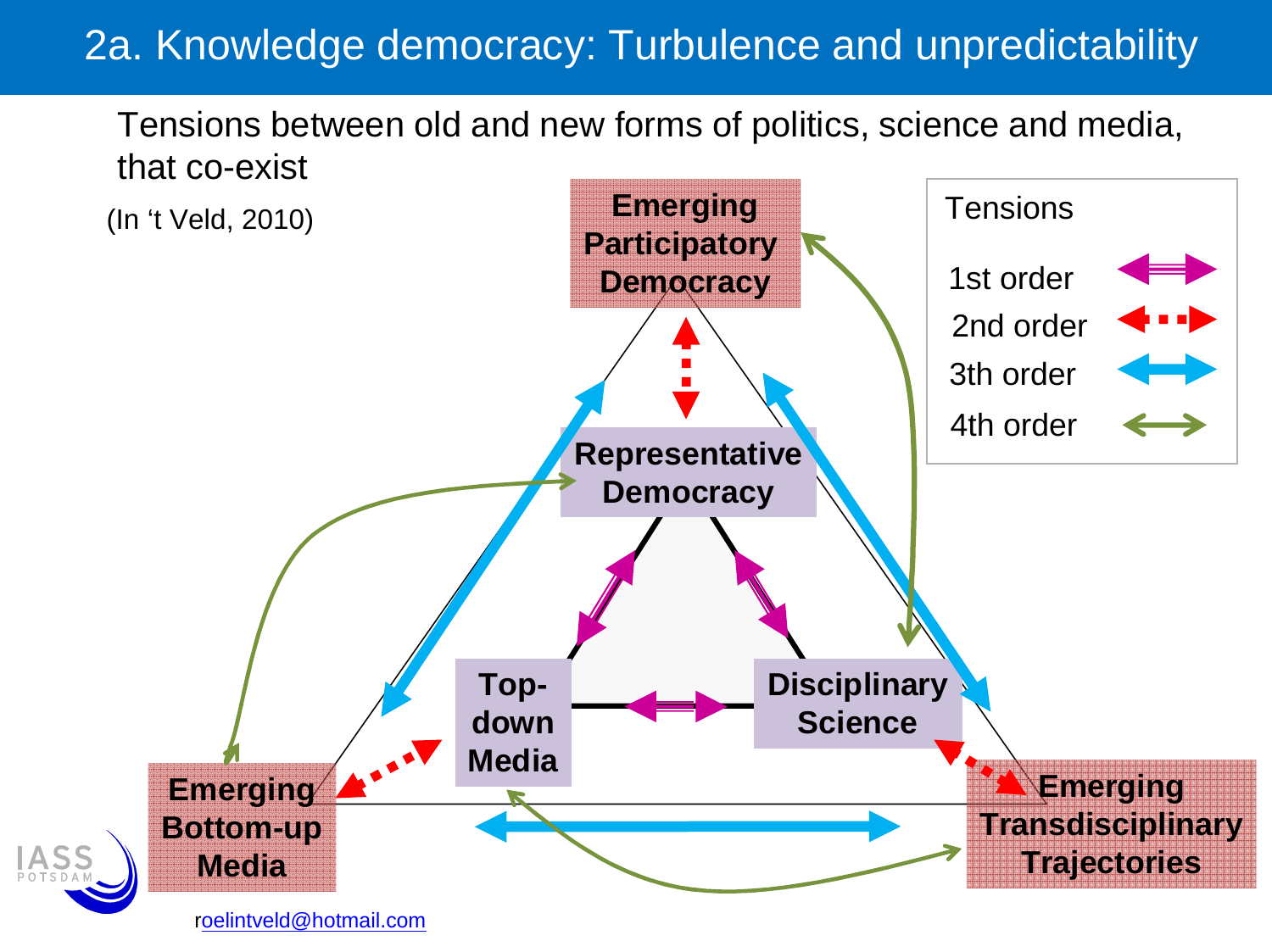### Three domains: science, politics and media

Powell's presentation in the UN on mass destruction weapons in Irak:

- –Media: neutral transfer of informaton?
- –Evidence-based policy?
- Democracy at work?

Nightmare: lies, manipulation,criminal acts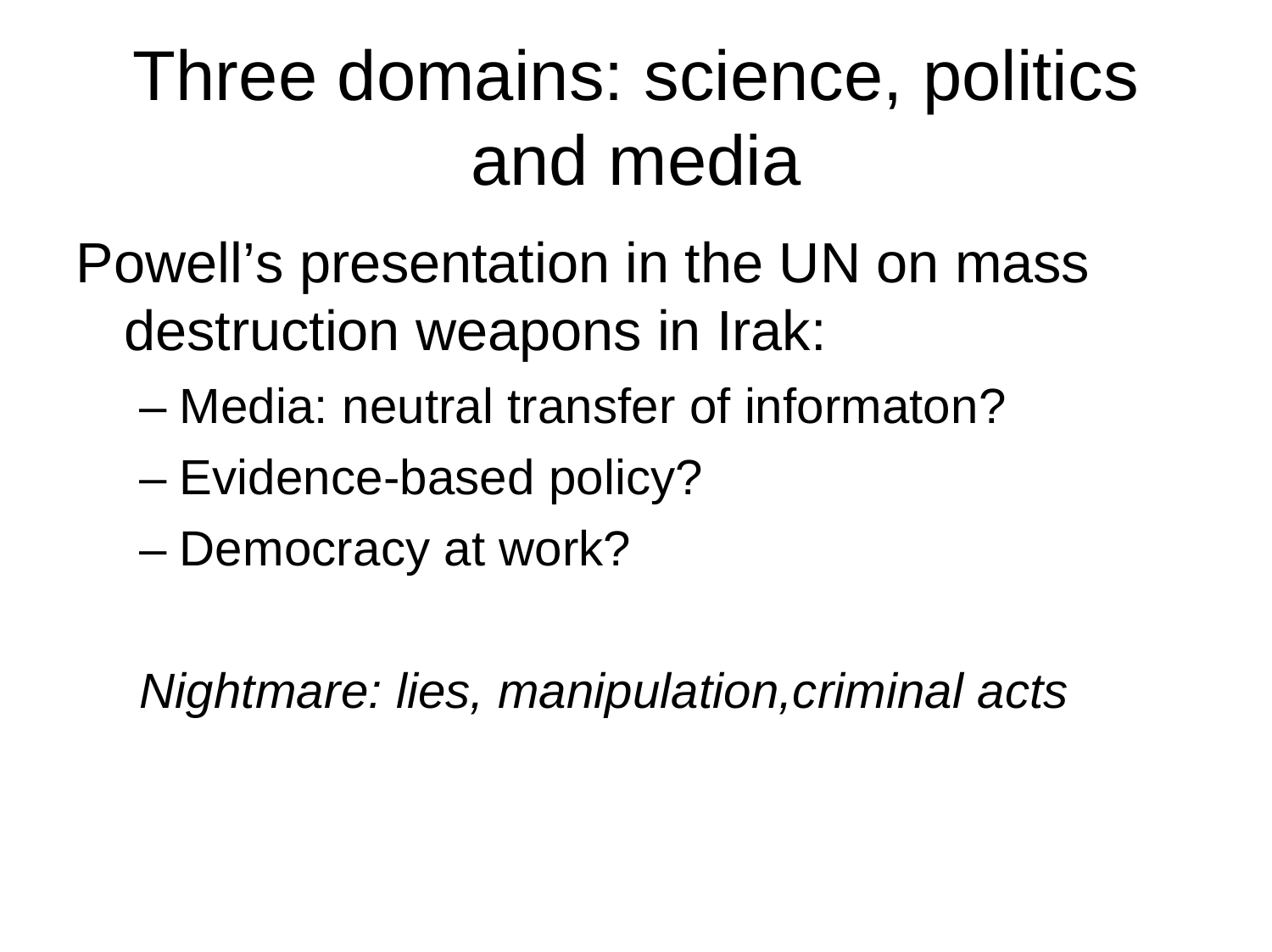# Democracy 1

• Representative democracy weakening because of fragmentation of value patterns, loss of ideologies

• (but also because of the hype dominance caused by the interaction between politics and the corporate media)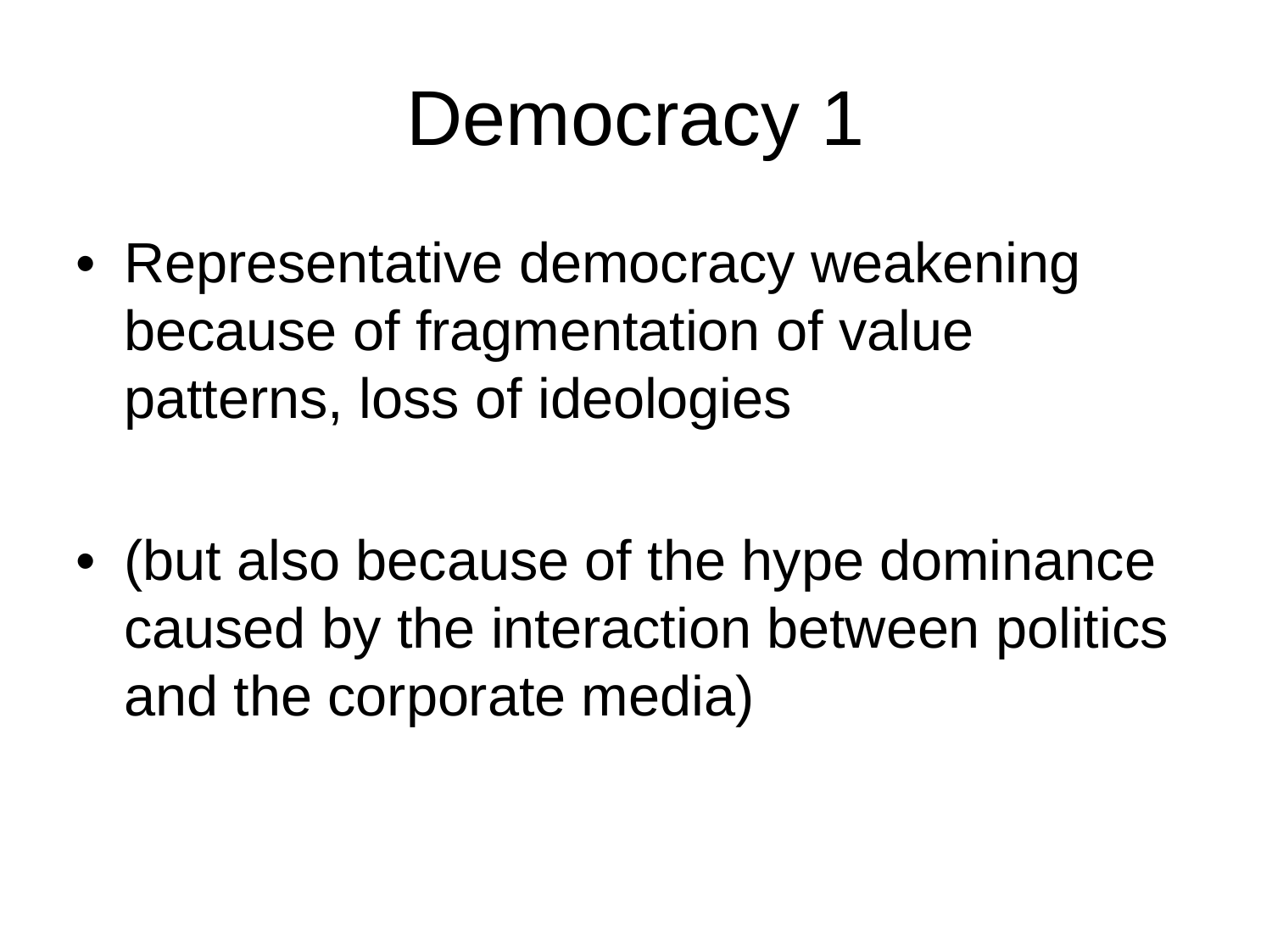# Democracy 2

- Individual treated by public bodies as institutional role player:
	- –Voter
	- –**Client**

Citizen as a creative contributor neglected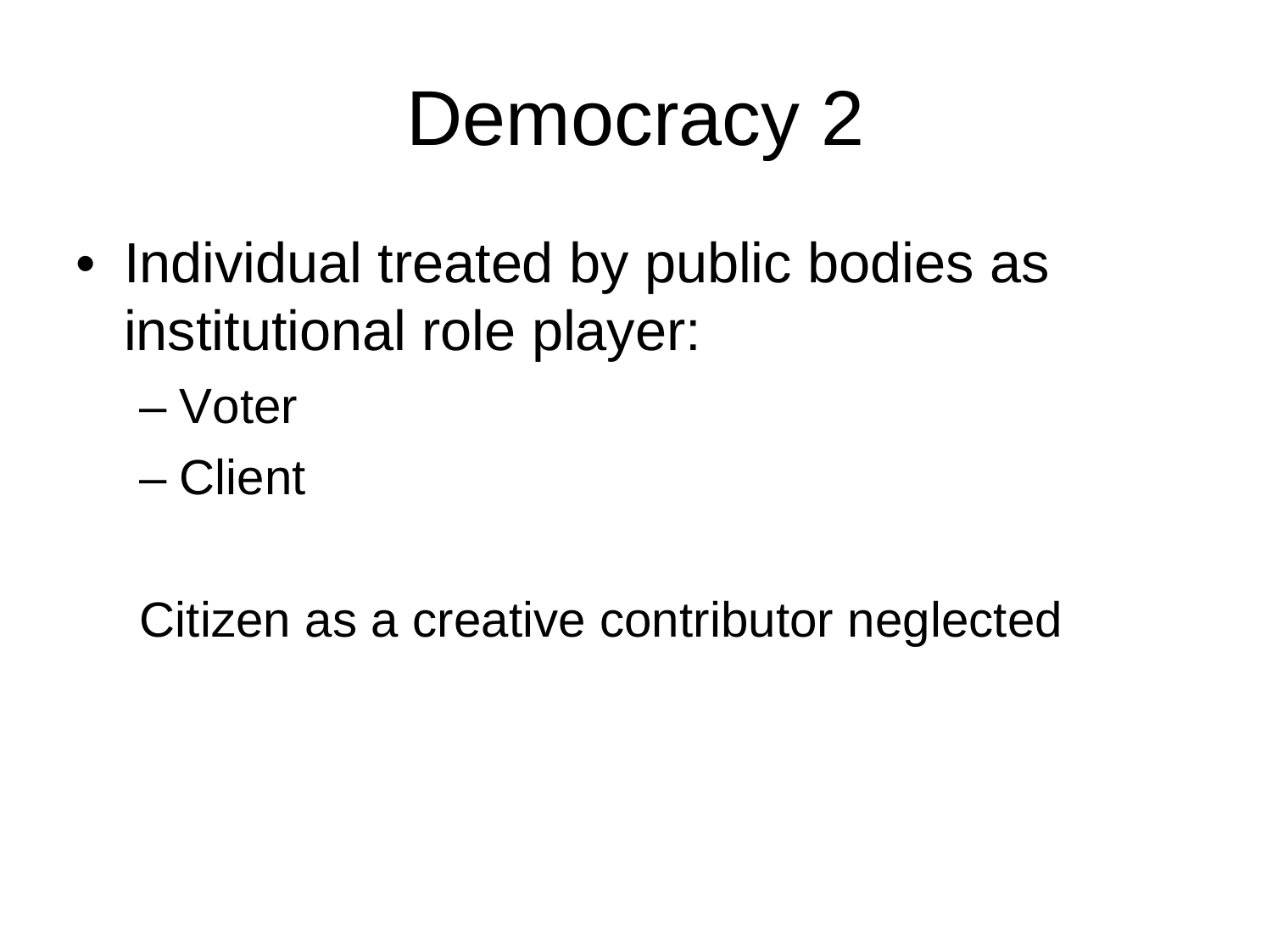# Democracy 3

- More participatory democracy necessary to overcome the weakness of representative democracy
- Participation based upon territory, function, interests, talent
- Participation in many degrees: advise, cocreation, autarchy
- Burning questions as to the relations between participatory and representative democracy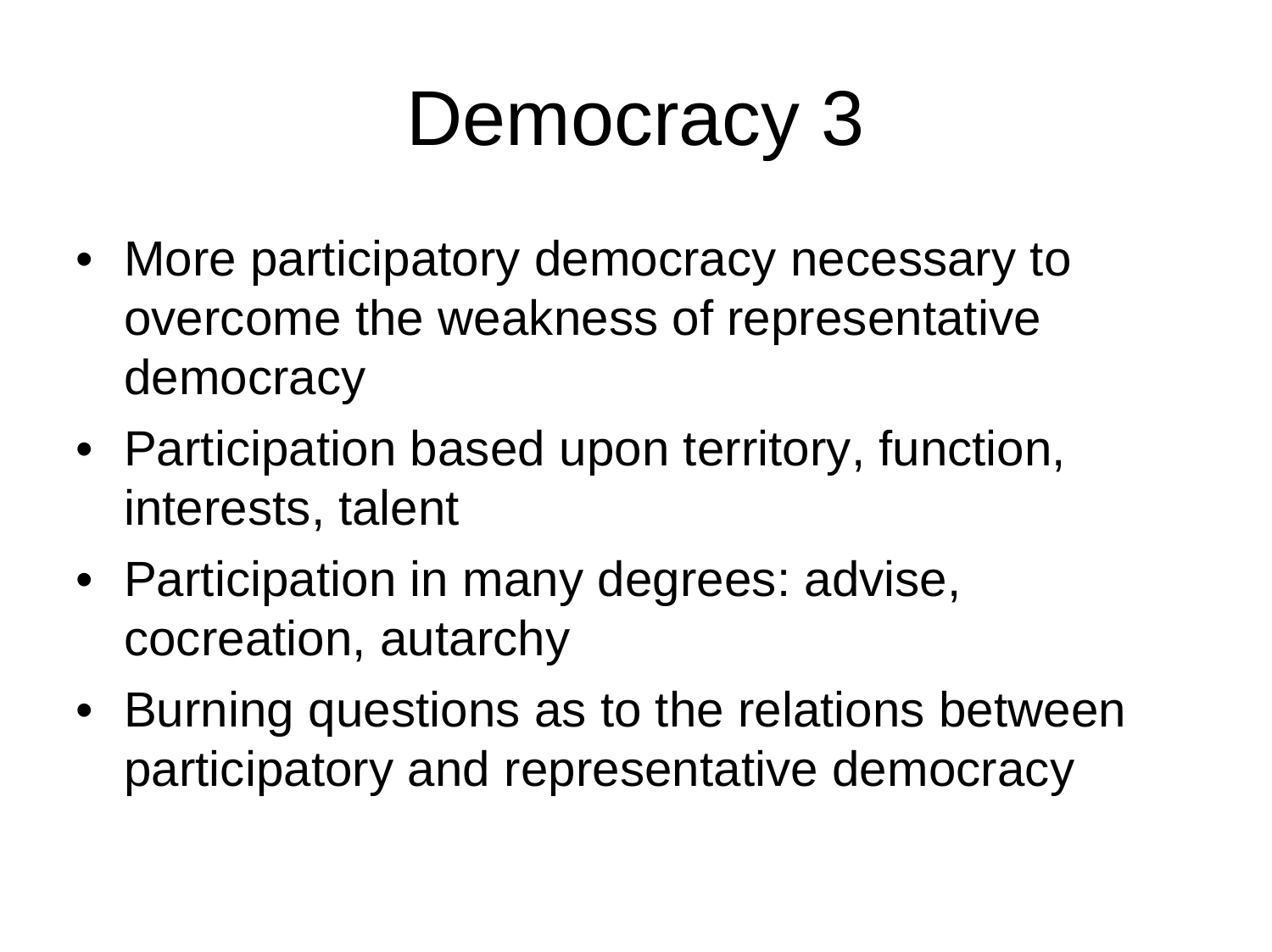# Science and society

- Humboldtian ideal of cloister science: relates to basic research
- Senseful accumulation of knowledge is the only objective
- Much production of knowledge however is related to the world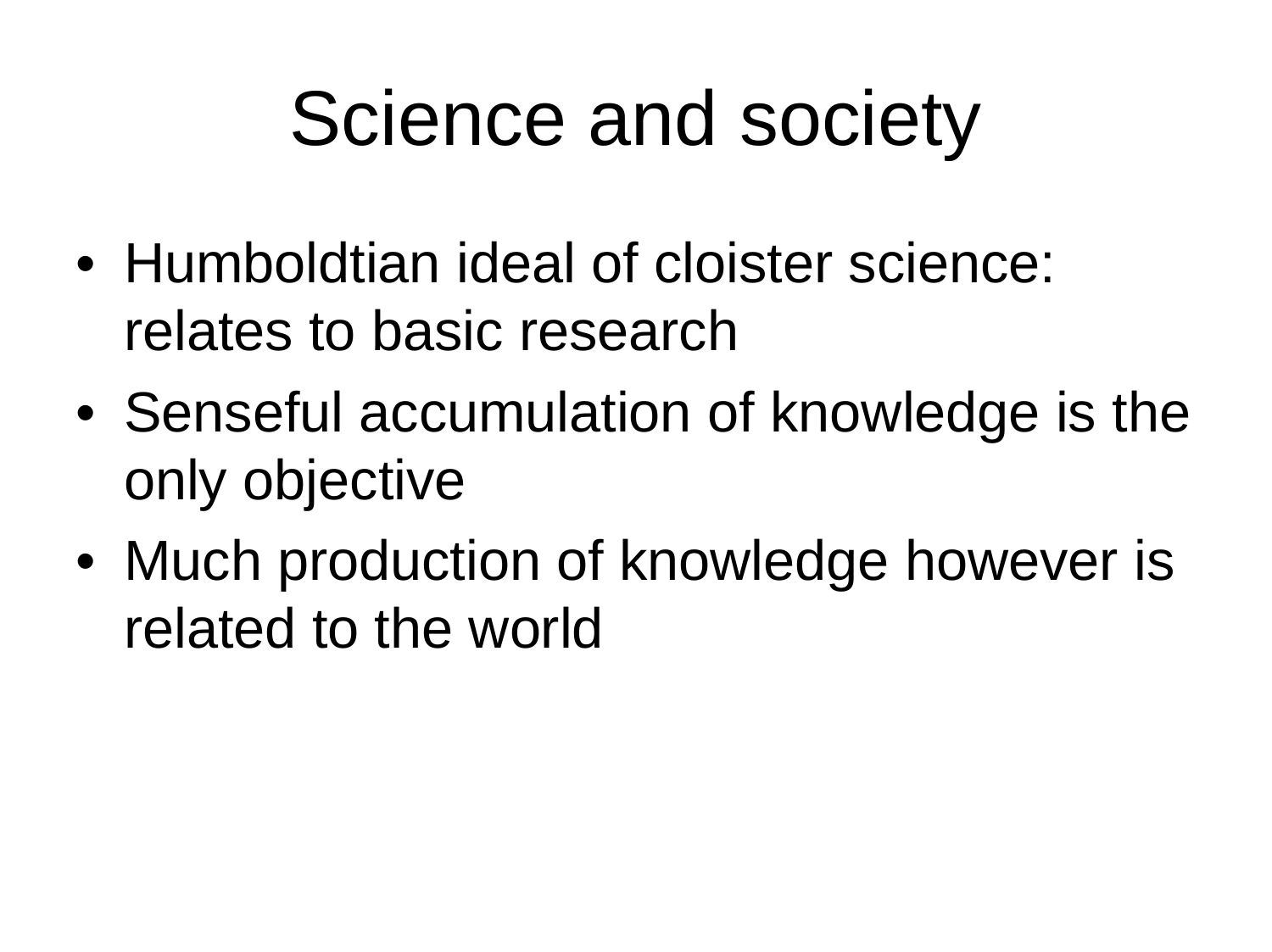### From a Democratic Perspective 1

- Knowledge production, dissemination and use have to meet certain conditions that are based on democratic values
- Legitimacy
- Pluralism
- Independence
- Credibility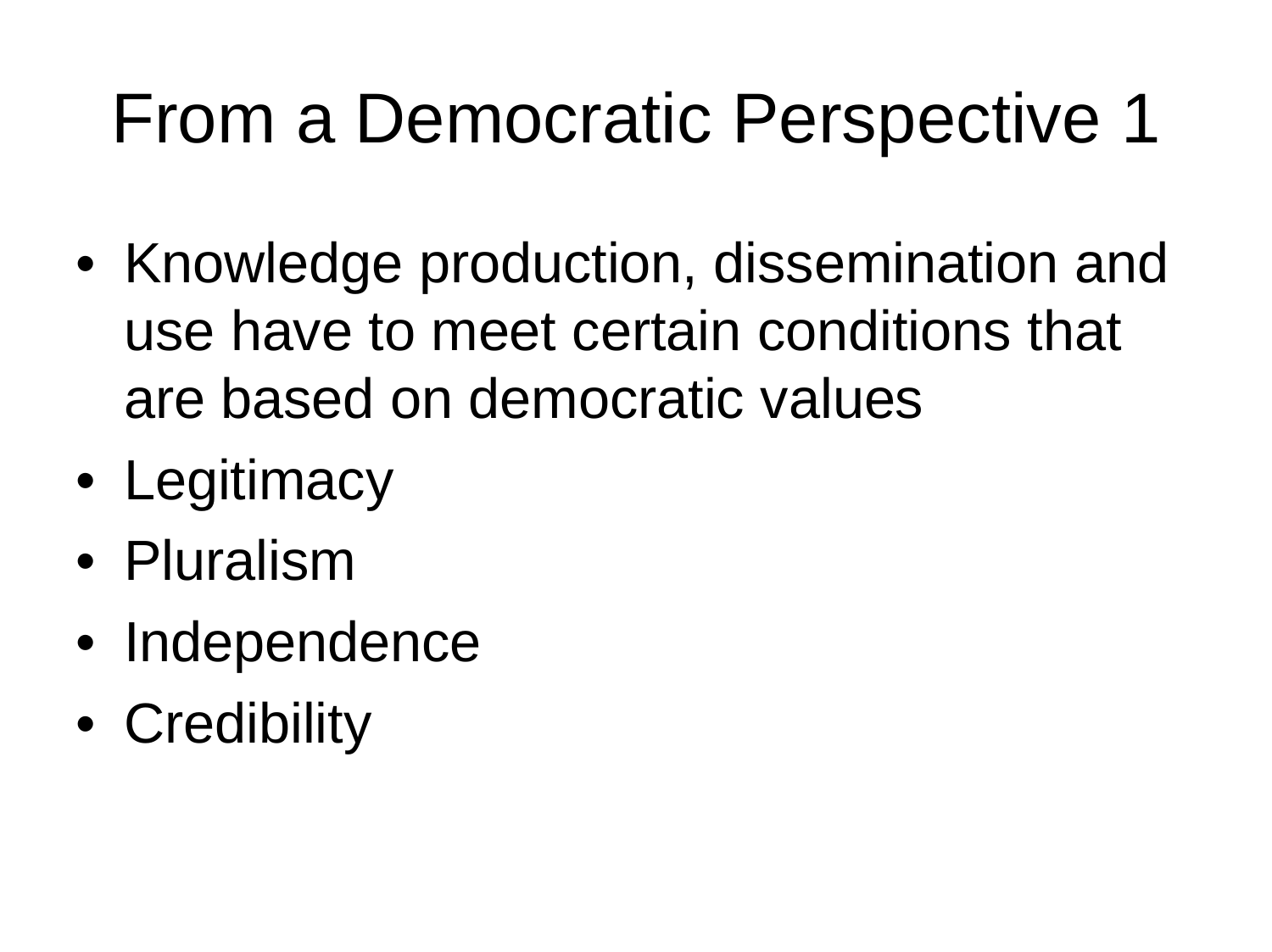### From a Democratic Perspective 2

- In a wicked problem environment these criteria start to melt down because of lack of consensus
- We switch to process criteria like
- Relevance
- Participation
- Accessability
- Accountability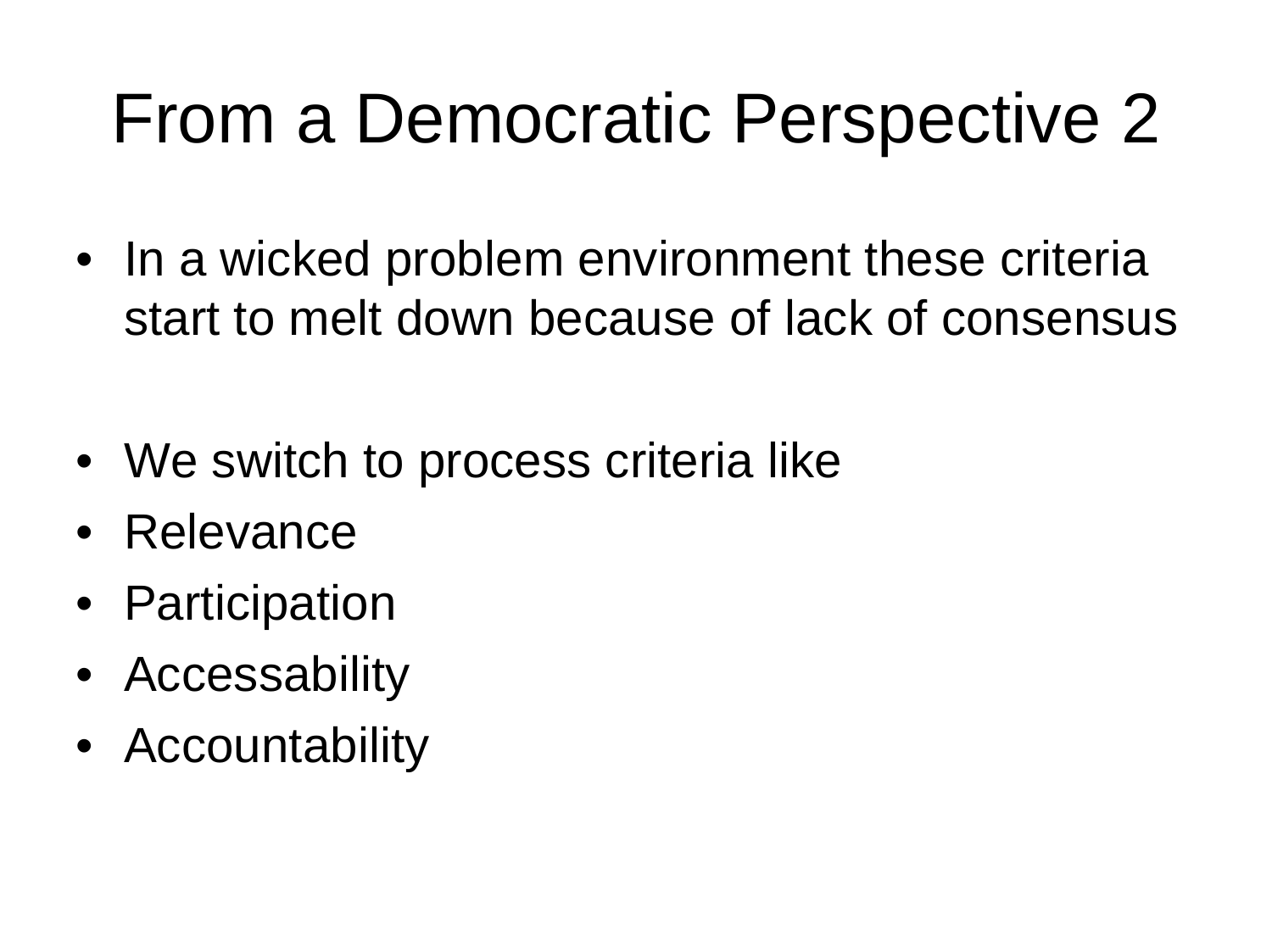### From a Democratic Perspective 3

- Relevance
- Participation
- Accessability
- Accountability

• These conditions can cause tensions, because people tend to regard knowledge as a power tool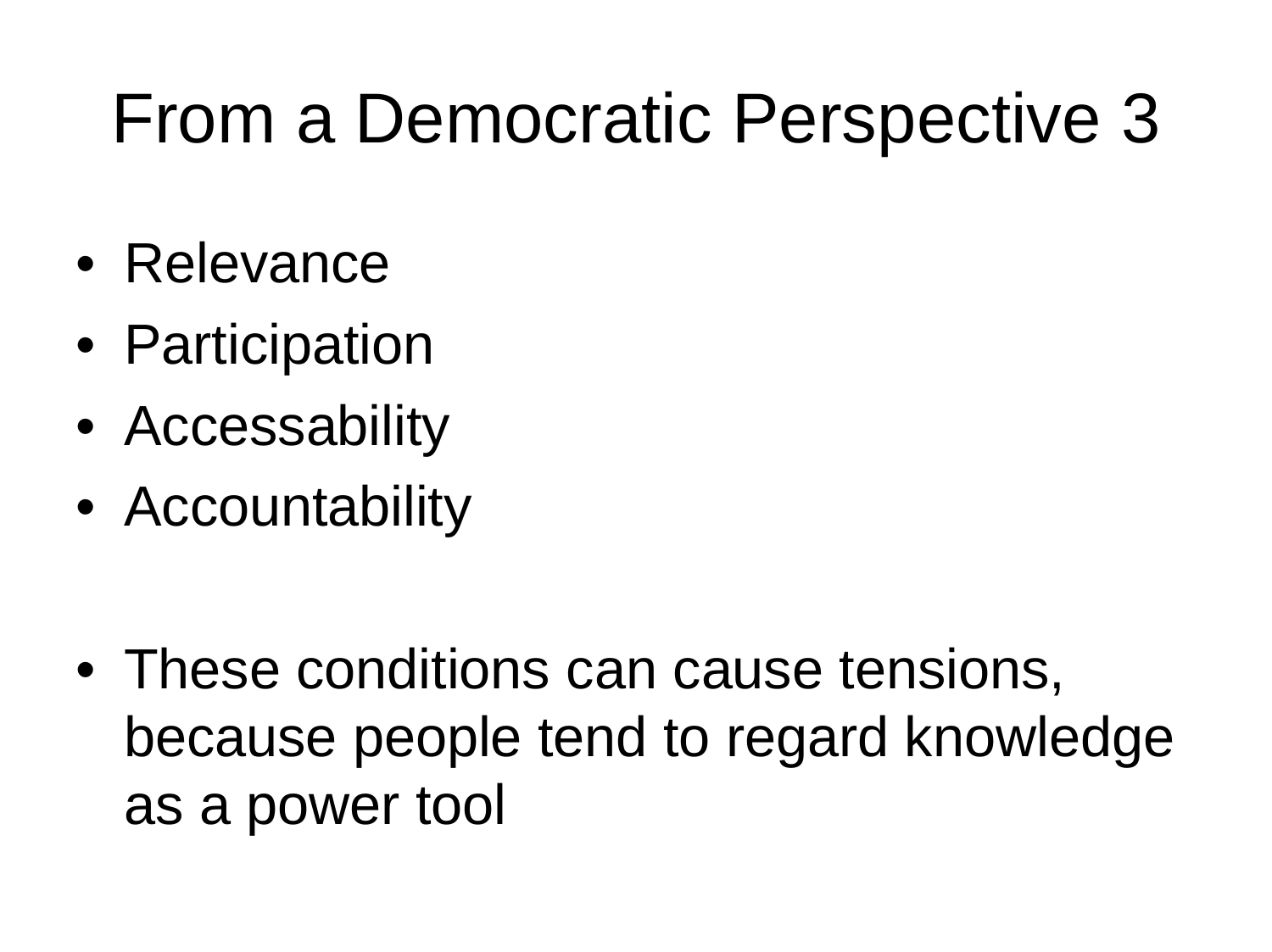## Science 1

- Discipline as the main basic organisational unit of science
- Scientific knowledge immunised by methodological requests
- About the world but not connected to the world
- No real world problems bear a monodisciplinary character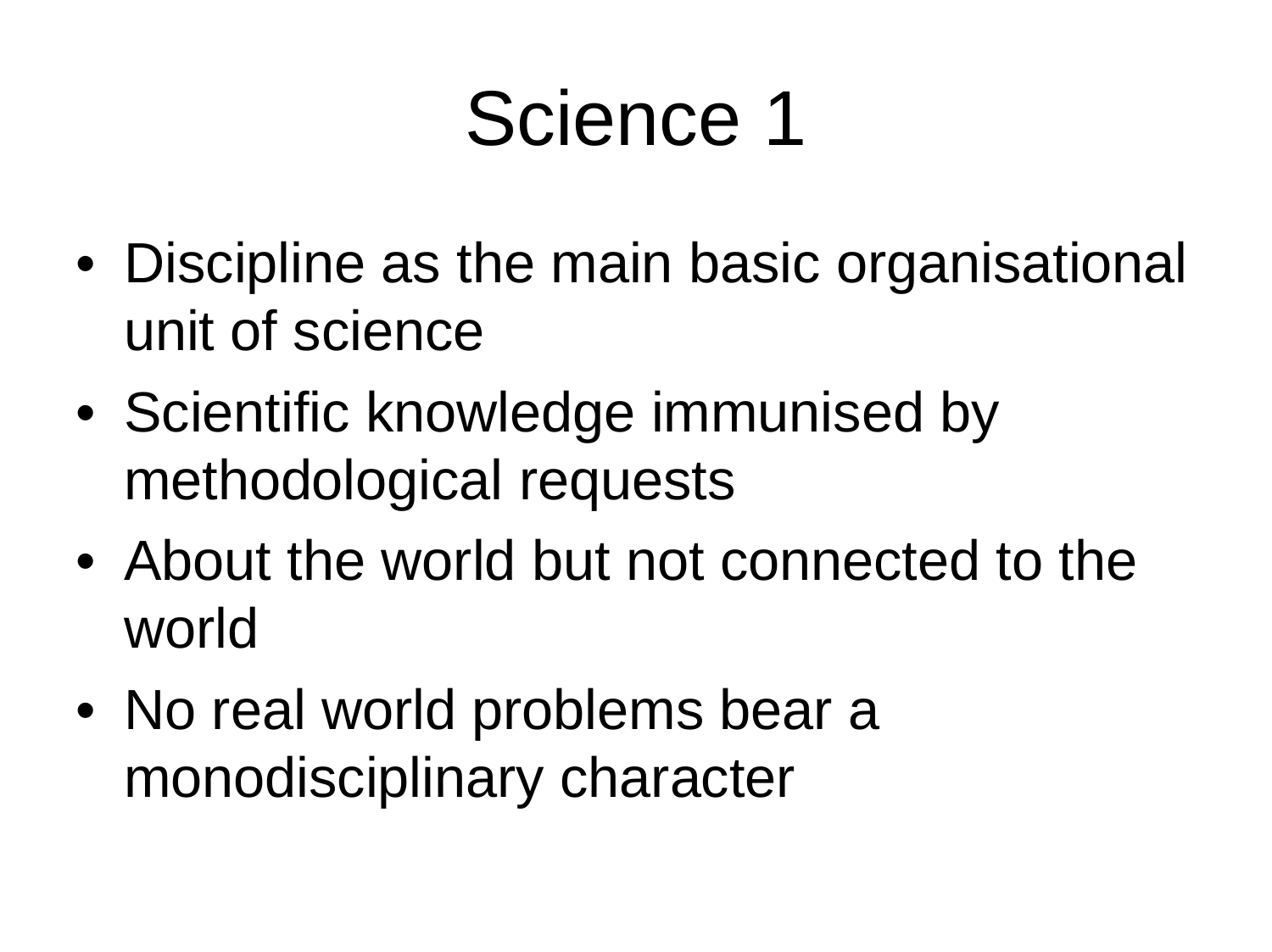### Science 2

- Interdisciplinary and multidisciplinary efforts cause loss of accuracy but may gain in relevance, and are less immune
- Transdisciplinarity refers to processes of a mixed nature: science and creation of an action perspective, future related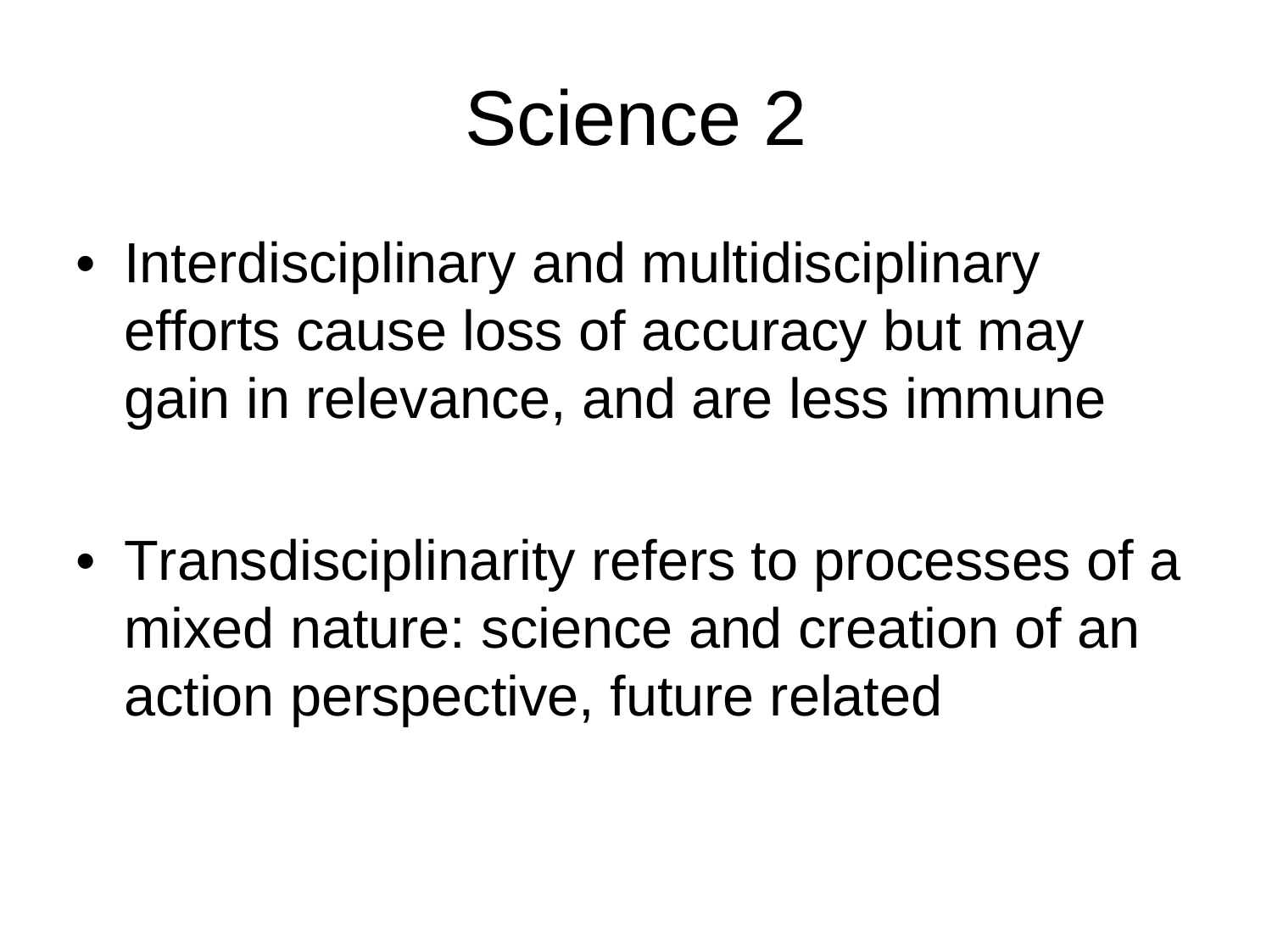#### Normal scienceFutureorien ted researchFuture-**Trans**  disciplinary researchfragmentedd  $\bigwedge$   $\bigwedge$   $\bigwedge$   $\bigwedge$   $\bigwedge$  holistic detailledimmunecertainNot related to real activitiesrawvulnerableuncertainRelated to real decisions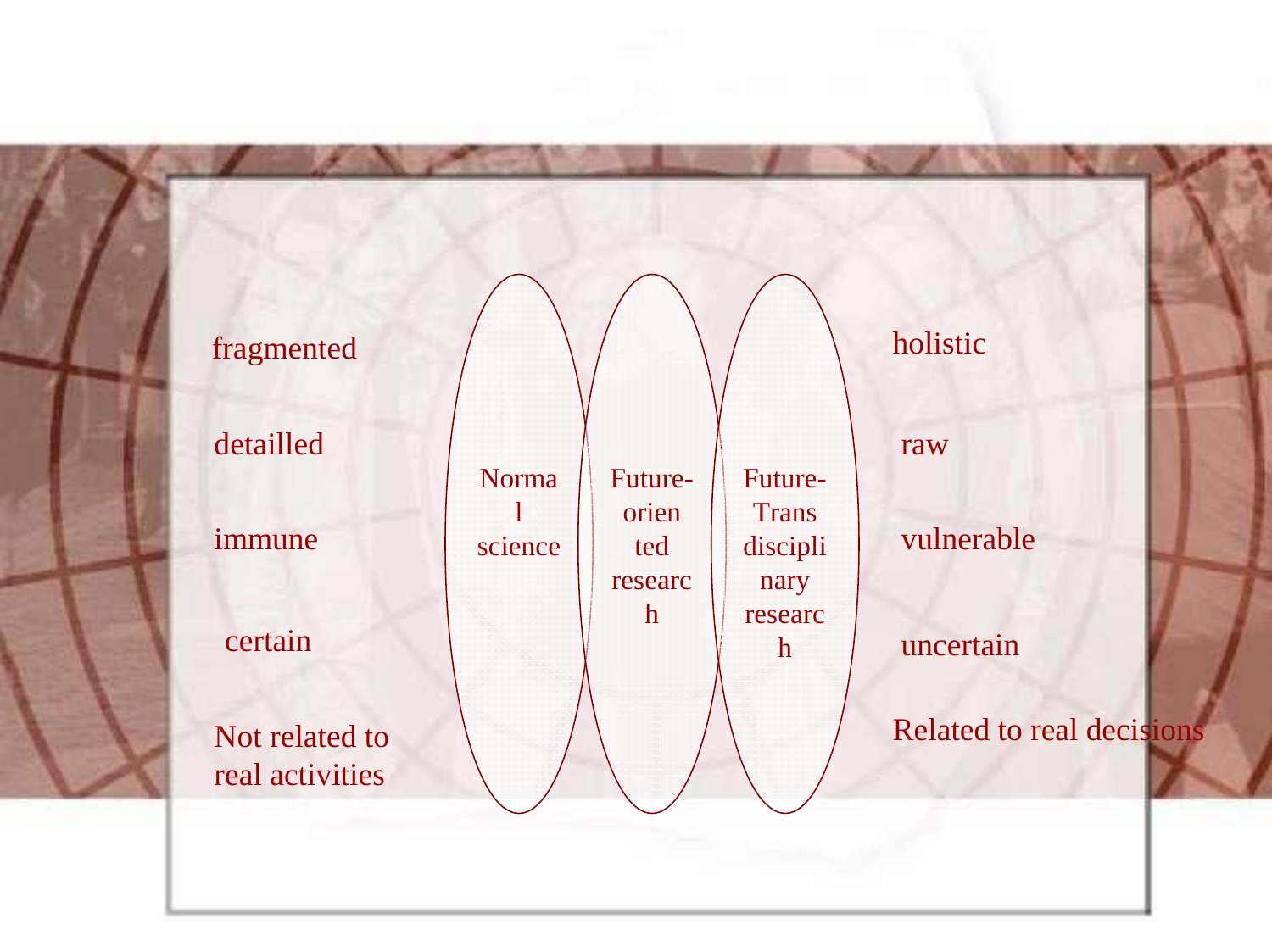### Strategic perspectivesSharing of problem perceptions

•

•

•

 Design of integral visions by changes of perspectives – dimensions scale and time

Connecting with logic of action (oriëntation)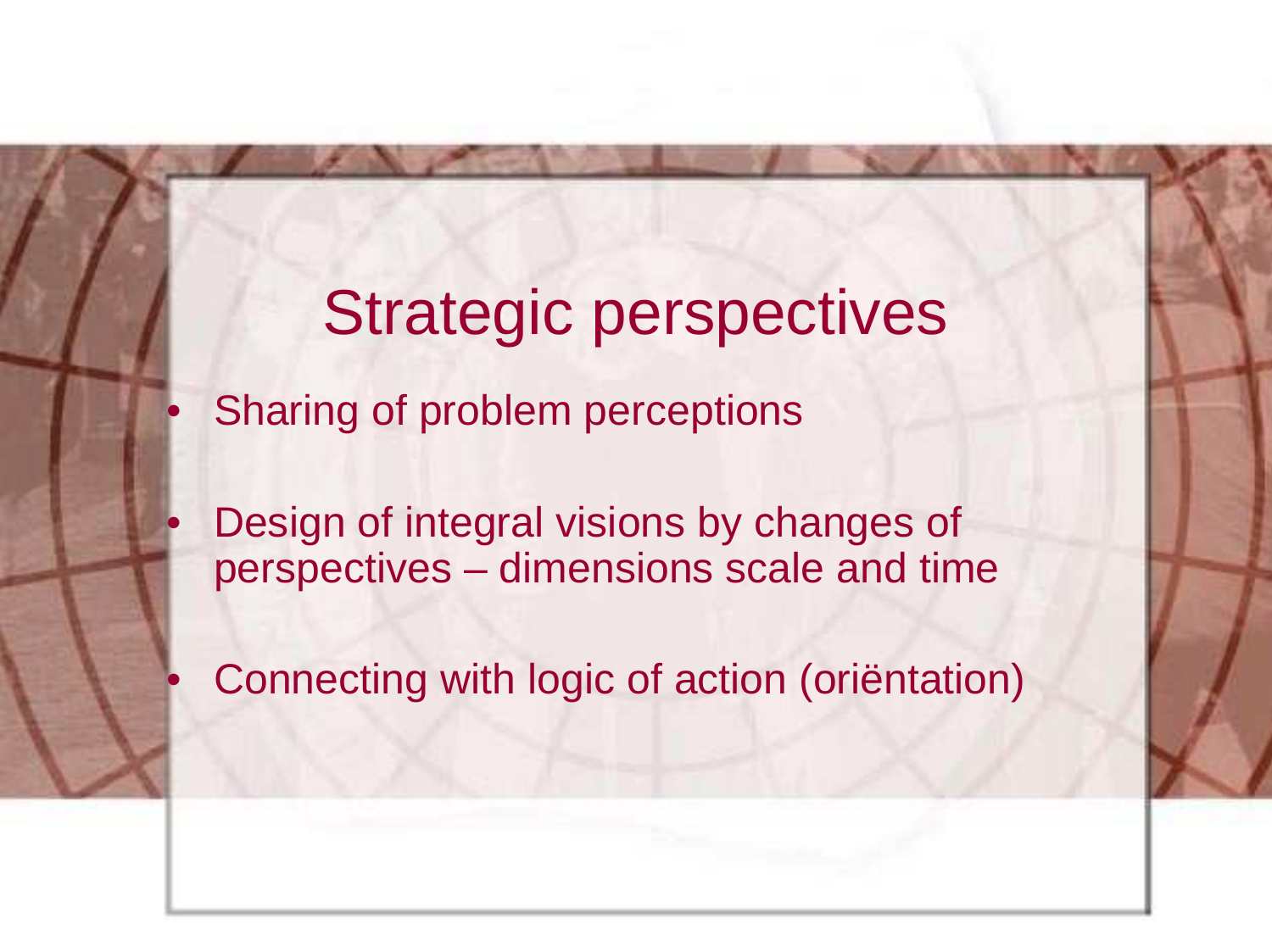### Logic of action

Handelingslogica

- Connect with objectives and interests of actors
- Look for proprietors/owners of problems
- Take account of momentum and of
- $\bullet$ Receptivity of the related organisations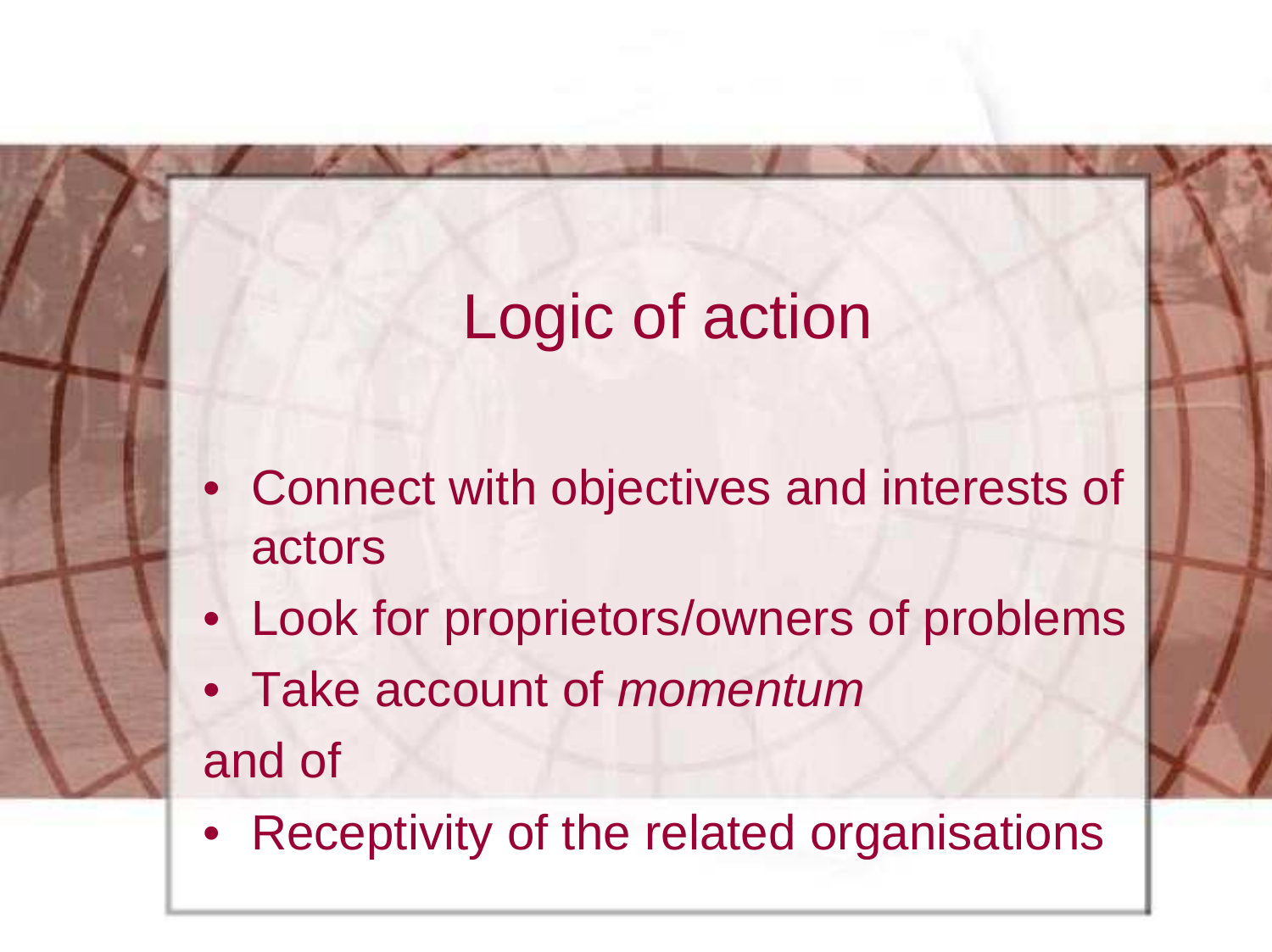# Logic of research

- Basic, normal: curiosity, meaningful accumulation of knowledge, no external interests relevant
- Problem- oriented: meeting with problem owners, at least interdisciplinary character of research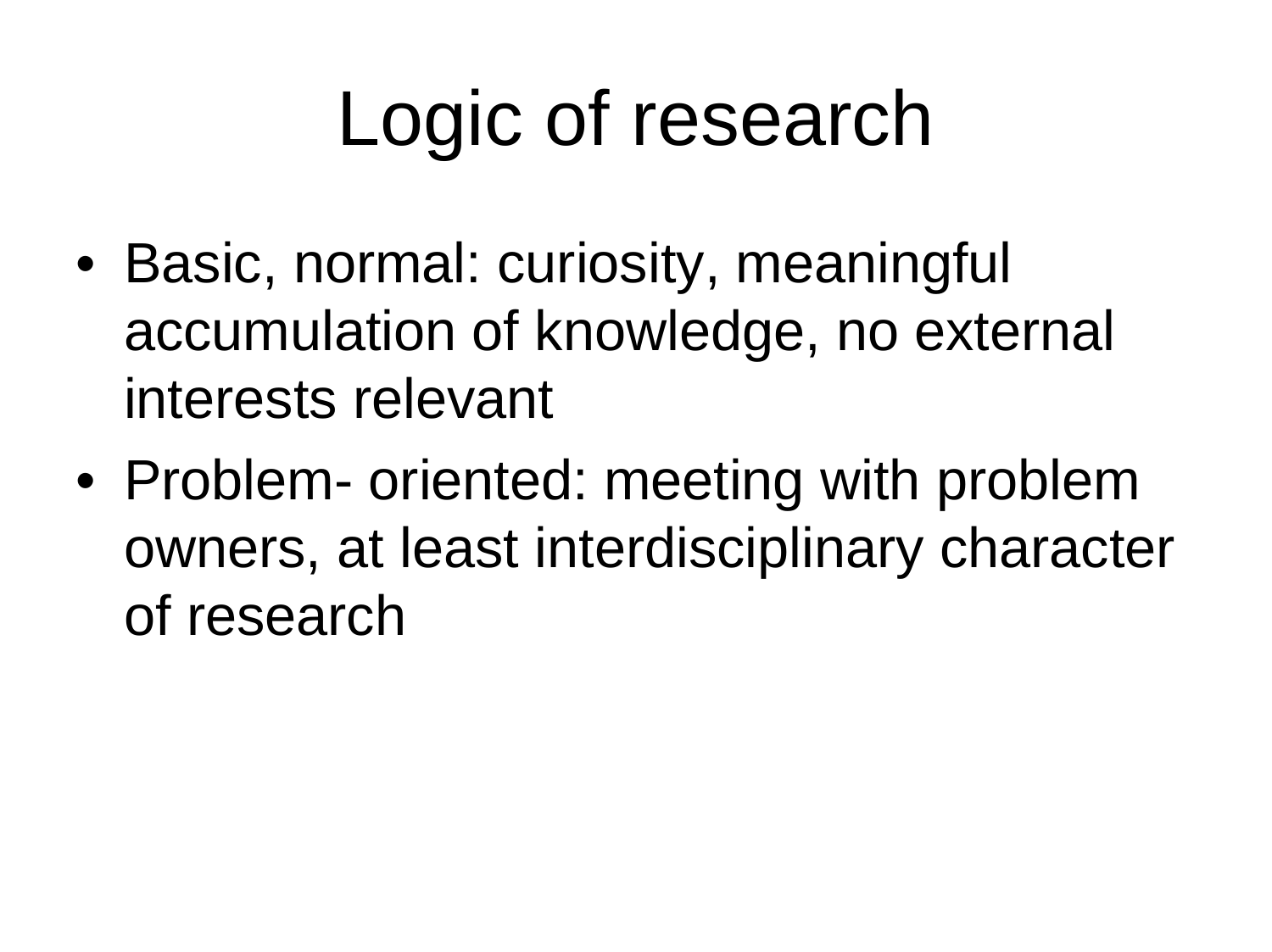# Today's political agenda's

- Wicked problems dominate
- No consensus on values, no consensus on knowledge
- Extreme complexity and uncertainty
- Authority fails systematically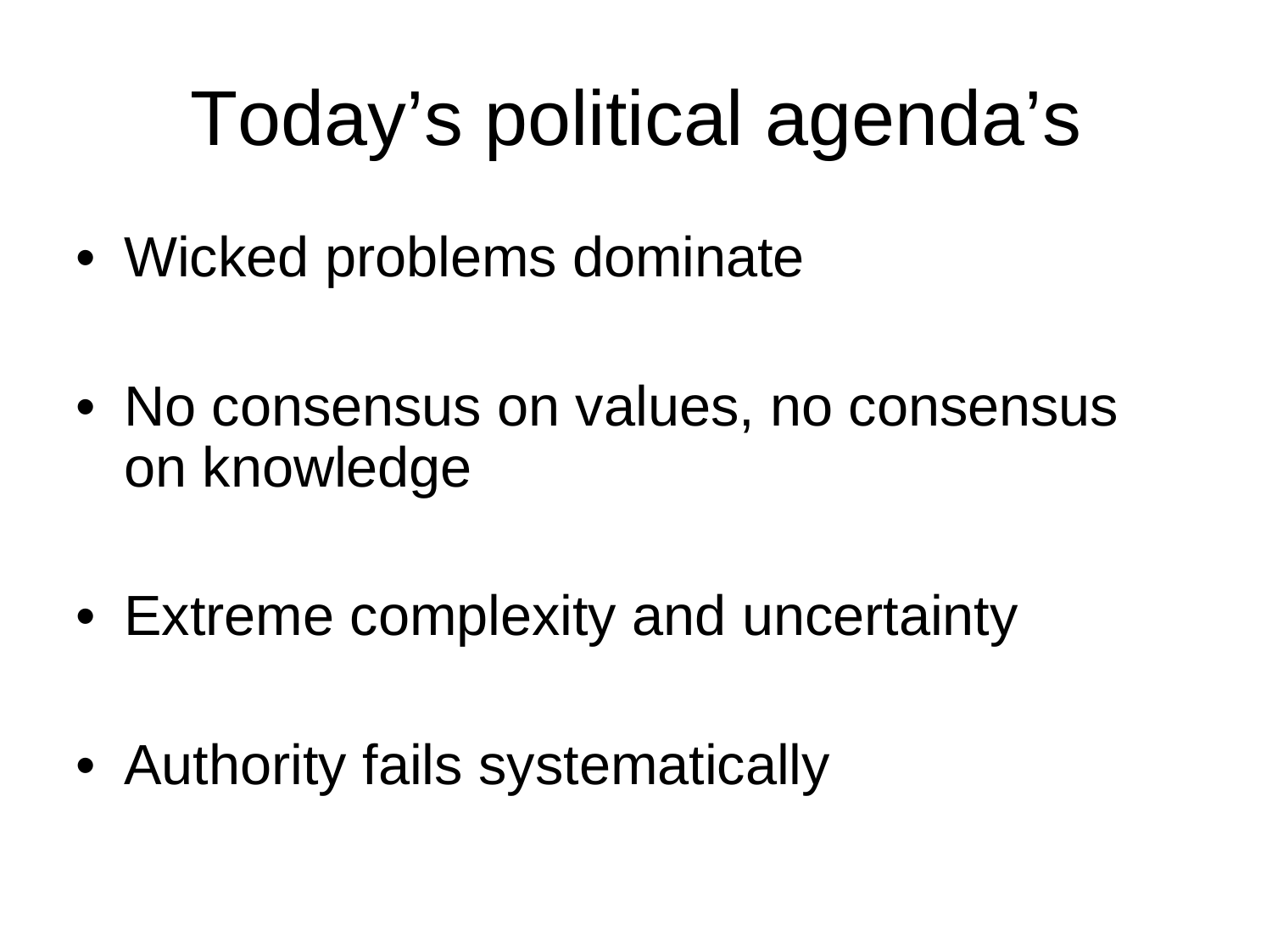## Wicked problems

| <b>Values</b> | consensus                      | dissensus               |
|---------------|--------------------------------|-------------------------|
|               |                                |                         |
| Knowledge     |                                |                         |
| consensus     | technical                      | Classical,<br>political |
| dissensus     | <b>Scientific</b><br>discourse | <b>WICKED</b>           |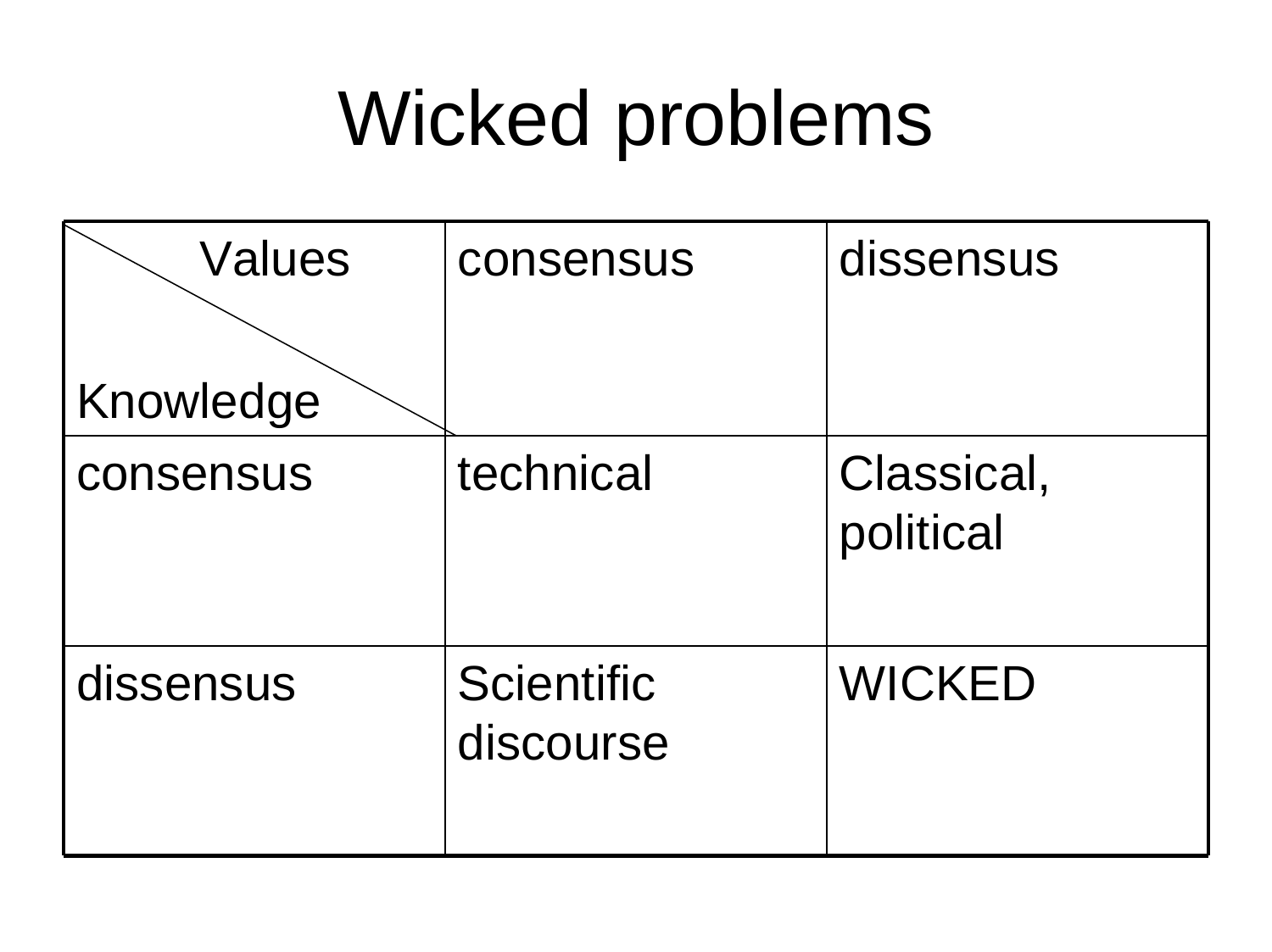# Tensions

- Many conflicting truth claims, and many conflicting beliefs are simultaneously present; authority is in decay
- Therefore other policy preparing processes necessary: broad participation is a necessary but not sufficient condition
- Transdisciplinarity should be combined with participatory democracy
- Participating citizens, publics and crowds are agents of connectivity but competitors to representation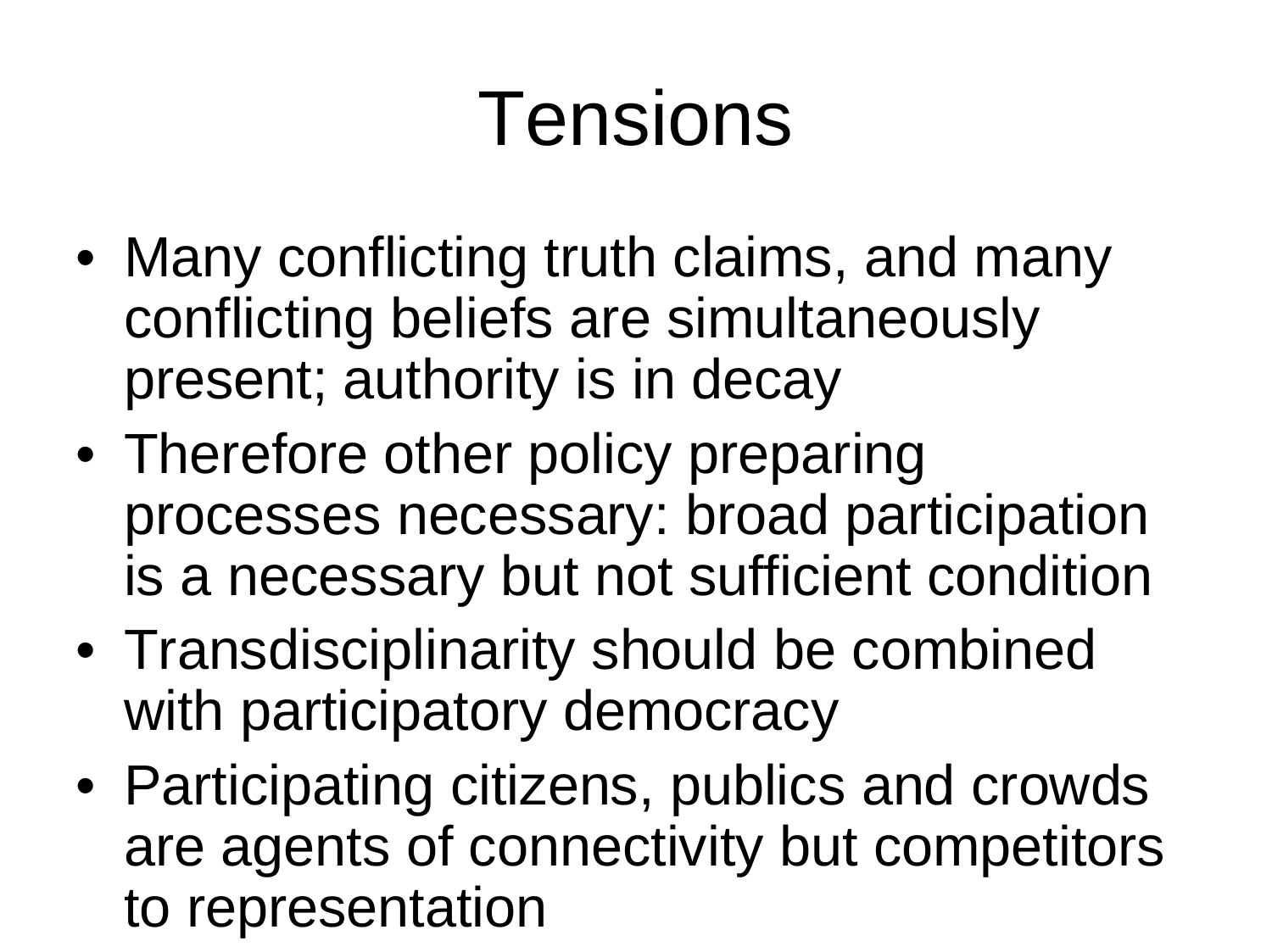## **Observation**

• Administrative and knowledge infrastructure are not adequately equipped to cope with knowledge democracy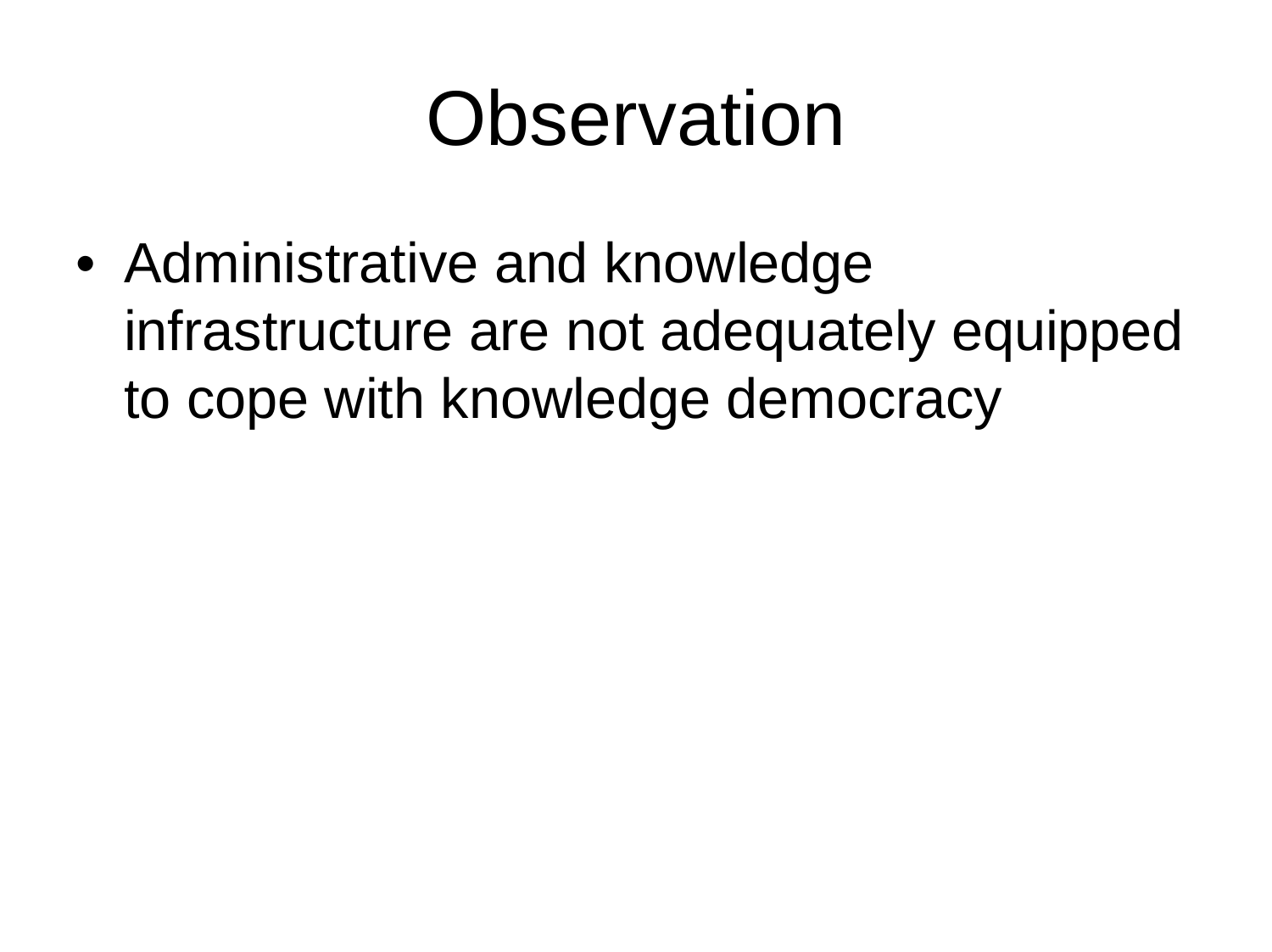# Prognosis

- In overstressed democracies neither participation nor transdisciplinarity can flourish;
	- alas the contrary is true for increasing populism
- This will lead to economic deprivation and as a consequence intensify tensions and stress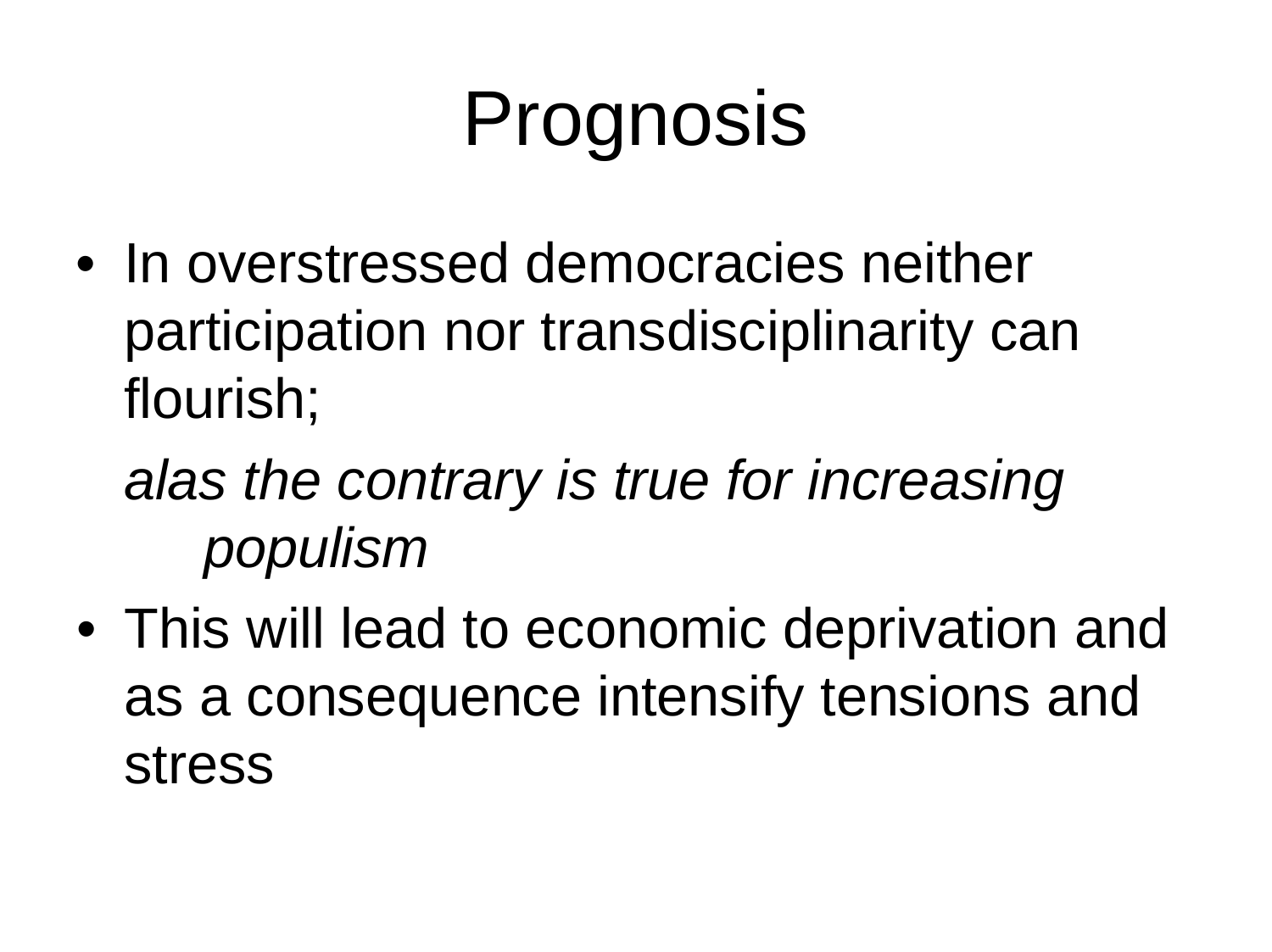### 2b. Second modernity

(Beck, 1992,2007 and others)

- $\bullet$  The world evoluates in multiplicity; **contradictory tendencies and institutions need each other**, therefore:
- $\bullet$  It is impossible to design a single structure, institution or instrument that can guarantee successful roads towards sustainability
- Problem complexity requires a plurality of solutions: therefore: **co-existence ('and') is better than substitution ('or')**

Examples of terms expressing necessary coexistence:

- -Glocalisation (= globalisation **and** localisation)
- -Fragmegration (= fragmentation **and** integration
- •**A certain amount of redundancy is recommendable**

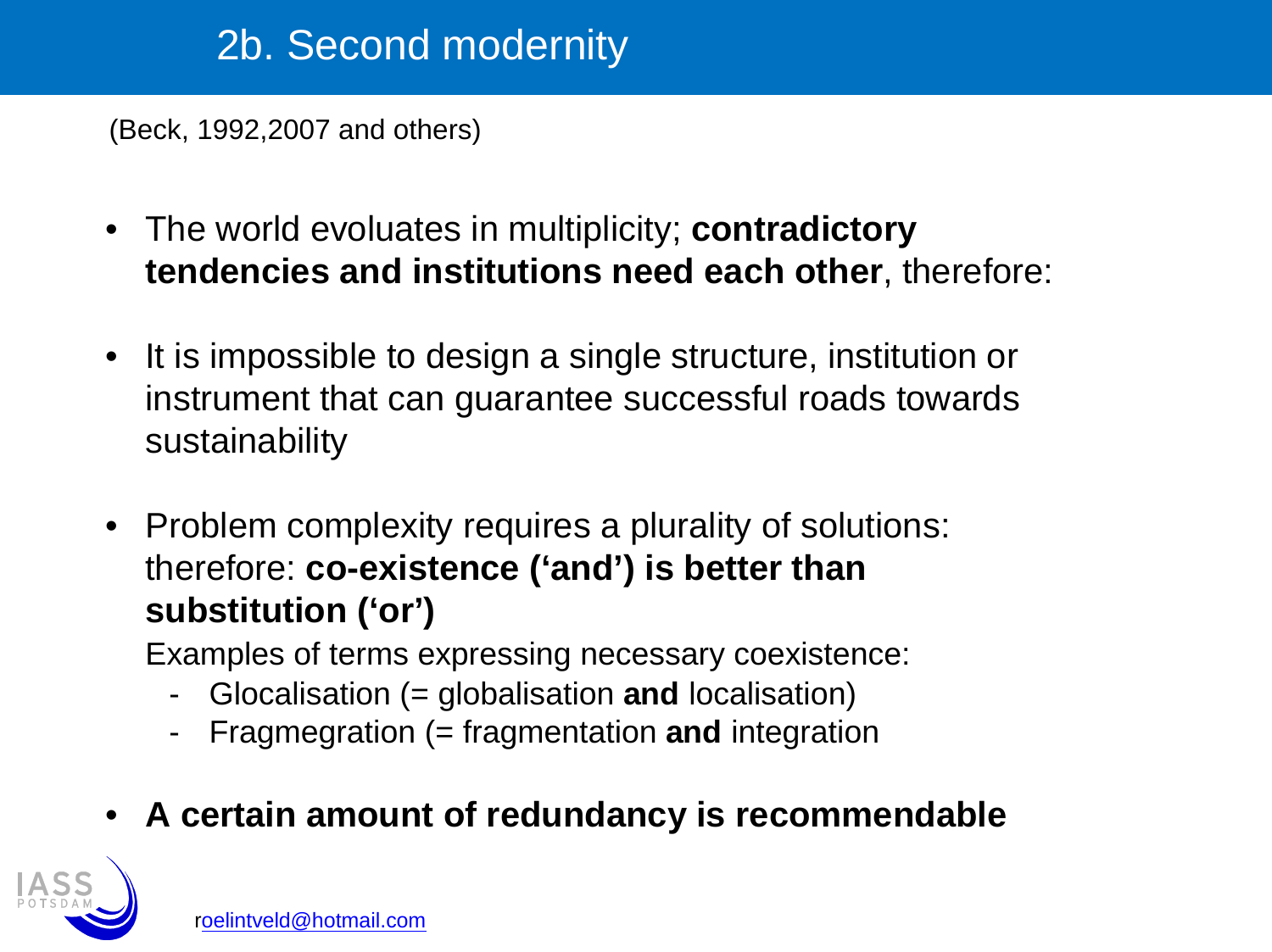#### 2c. Reflexivity

(Popper, Simon, Giddons, and others)

- Reflexivity: interrelationships between cause and effect
- •**Social systems are reflexive in nature**

Therefore:

- Social systems can not be forecasted
- **A high degree of uncertainty is a normal situation**

Therefore:

• **Governance should be reflexive in itself**

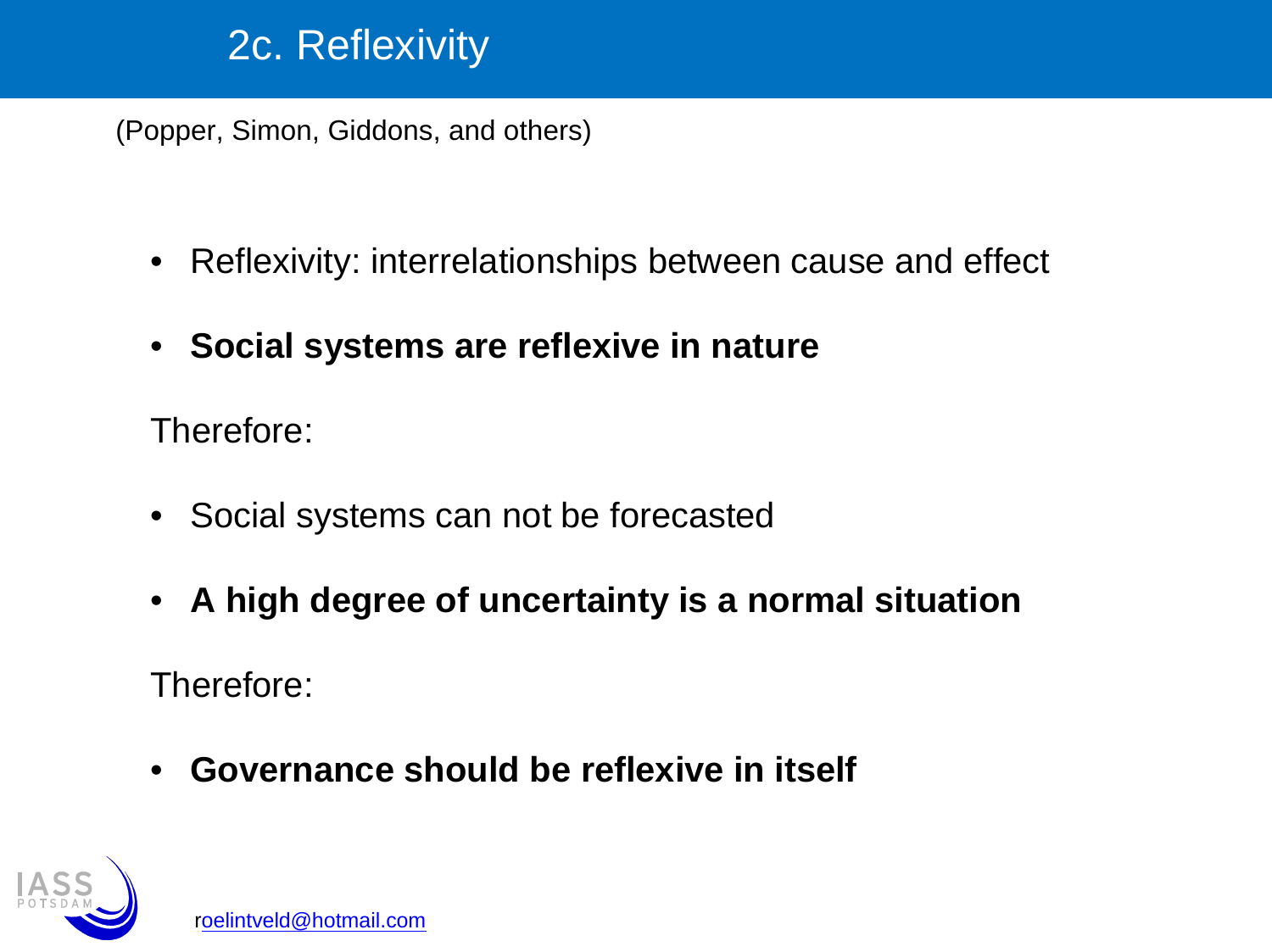### 2d. Configuration theory

Because governance is a relational concept, **configuration theory** isimportant: (e.g. Termeer, 2000)

Organising = reflexive processes of argumentation and communication, leading to a common inside view

Development of common sense/frame in a group => configuration

- Consensus leads to fixation, end of reflection and of learning
- Center of configuration filled with social fixation: no innovation

People are multiple included in configurations; the marginal actor is the innovator

**Successful steering is from within configurations (by intraventions), not from outside interventions**

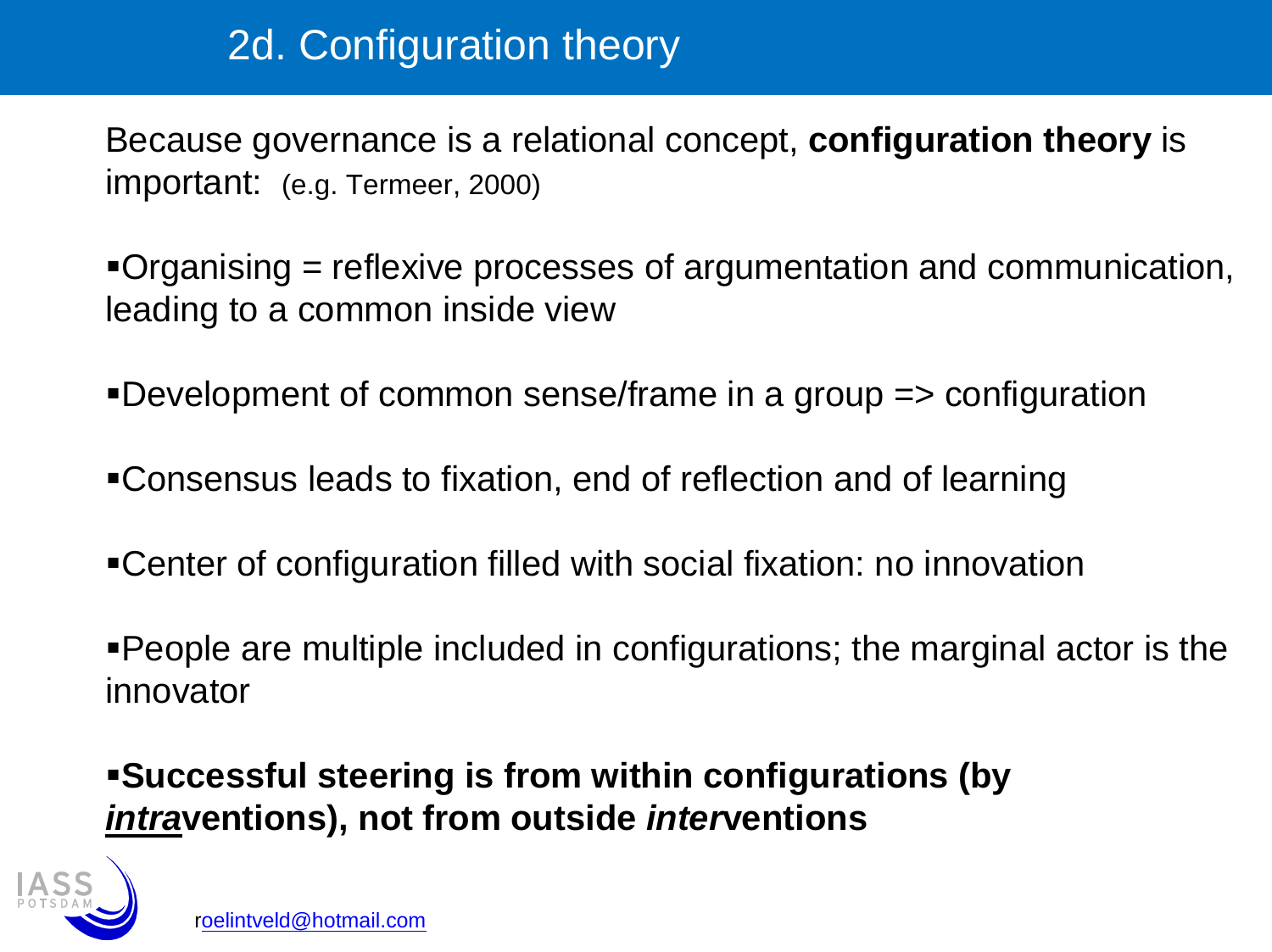### 2e. (Meta) Governance theory

(Meuleman 2008/2010/2012, In 't Veld 2011/2012 and others)

- •**Governance** = a collection of <u>normative insights</u> on the organisation of influence, steering, power, and checks and balances in human societies
- Hierarchical, network and market governance mechanisms and values tend to *undermine* each other, but we need them all in our 'sustainability governance-toolbox'
- $\bullet$  Therefore it is necessary to design and manage situationally successful combinations (= '**metagovernance**')
- $\bullet$  Metagovernance cannot ignore **existing cultures (values & traditions)** 
	- • No 'best practices' but: 'what works where and why?' (Niestroy 2007)
	- • Cultural diversity is a requisite, not a hindrance to sustainability governance (Meuleman 2012)

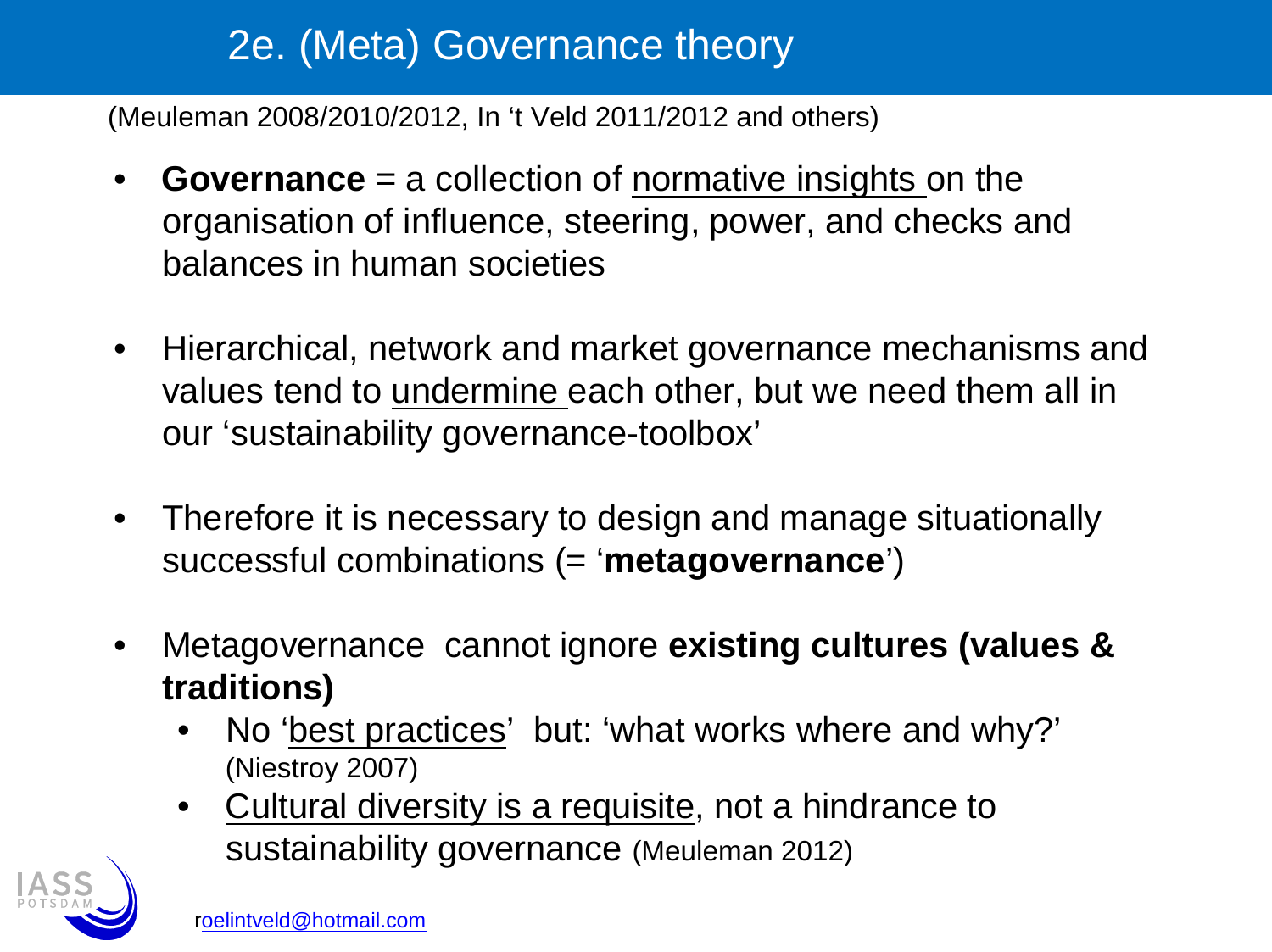### 2f. Transition theory

- Understand dynamics
- Focus on fundamental change
- Transition theory: Interaction of 'niches', 'landscapes', 'regimes' (Grin/Rotmans/Schot 2011)
	- • **Niche** development of sustainable technologies can lead to replacing dominant technologies;
	- • Then a new socio-technical **regime** develops for the new technology;
	- •Regimes are embedded in socio-technological **landscapes**



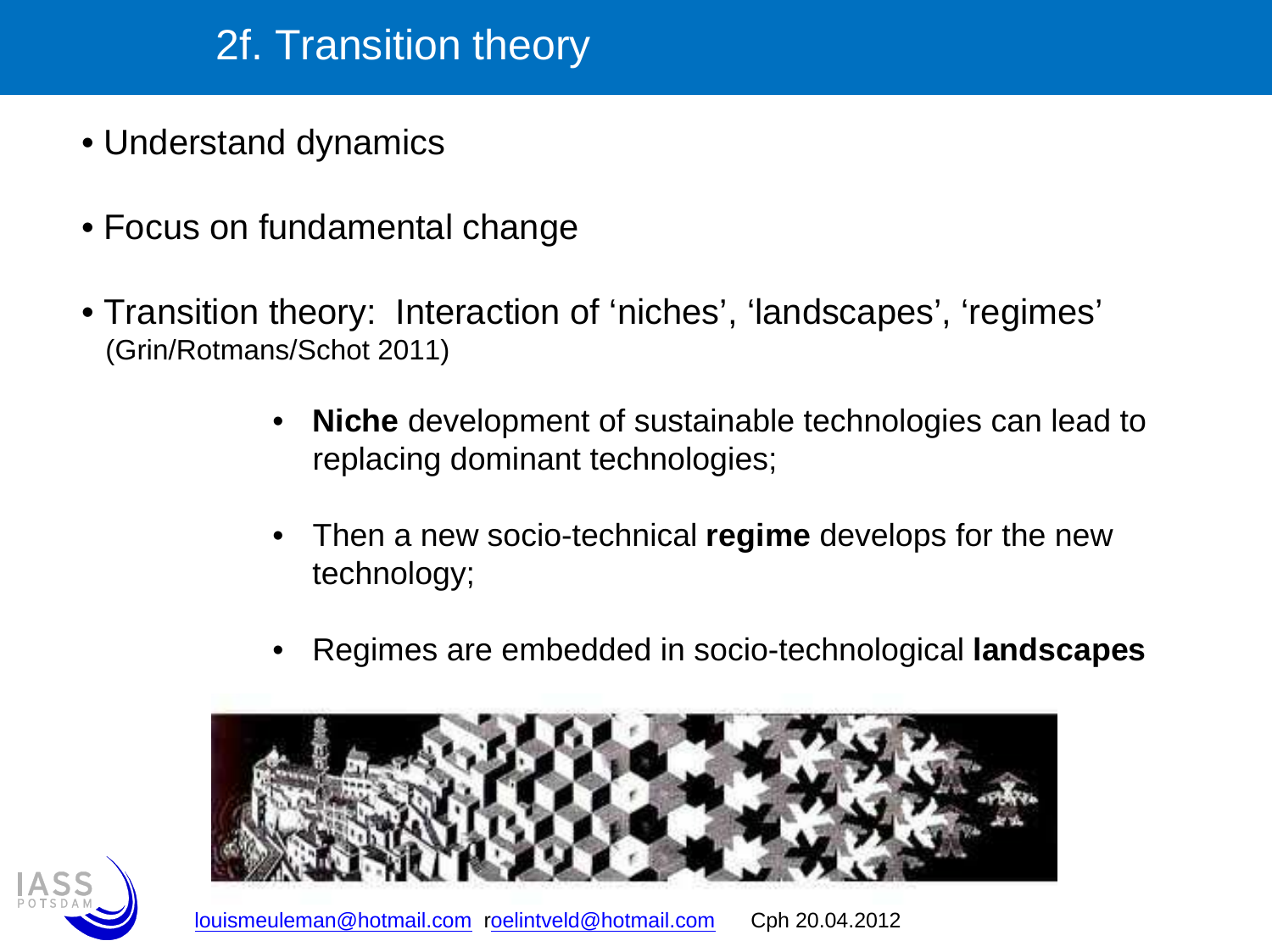#### Transgovernance: a new attitude

We need governance arrangements which cross traditional borders, fixations and stereotypes



Sustainability requires **transgovernance:**

- *Beyond* mainstream governance styles, towards culturally sensitive metagovernance
- Beyond disciplinary science, towards more transdisciplinarity
- Beyond borders of states /institutions, towards multi-laye rapproaches
- $\bullet$  *Beyond* conventional means to measure progress, towards new and interactive means
- Beyond linear innovation, towards open innovation
- $\bullet$  *Beyond* cultural integration or assimilation towards creating compatibility

#### INTRAVENTIONS are often more effective than INTERVENTIONS

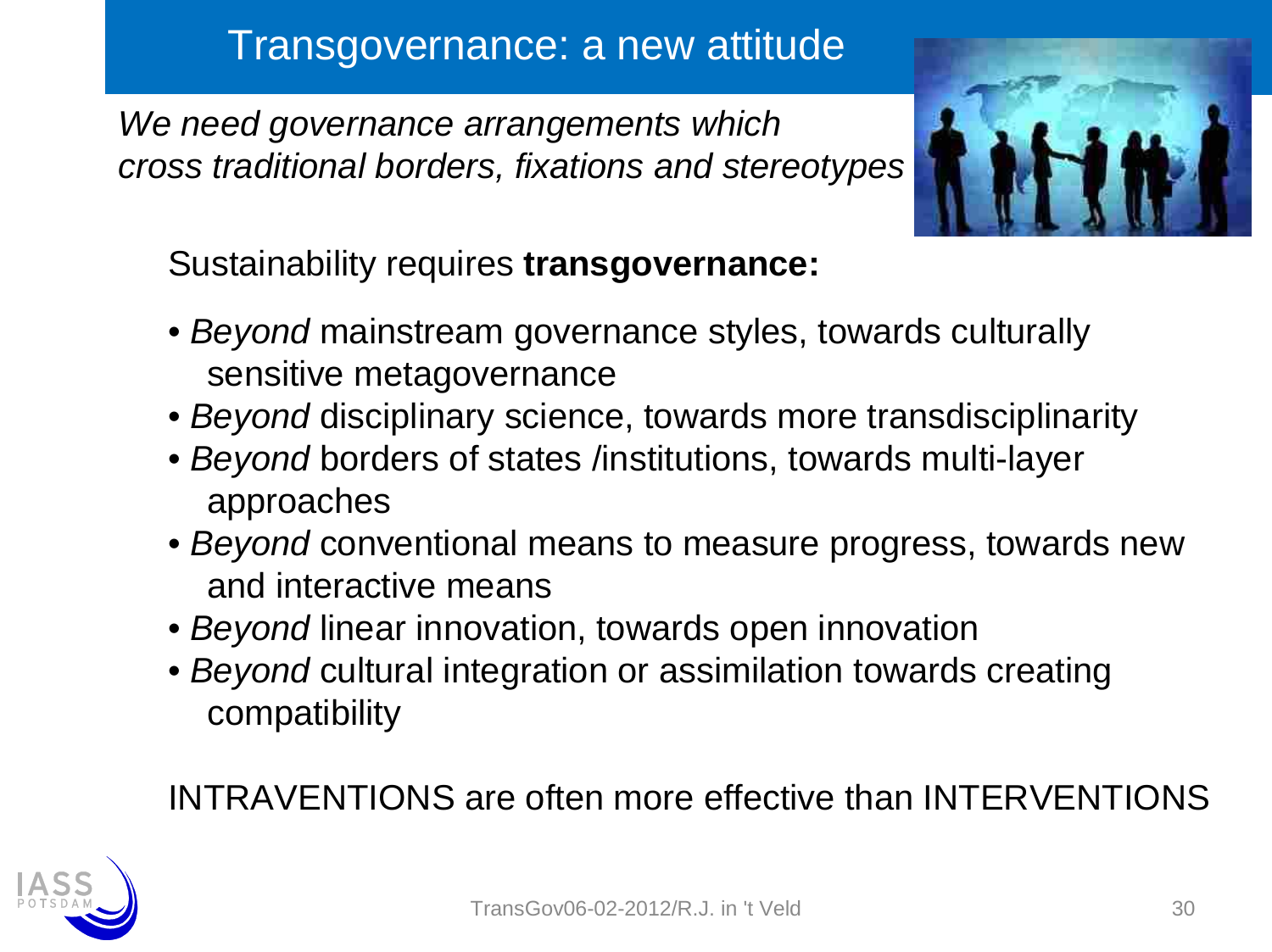Unifying and vague 3 P's essential, so beyond environmentInterdimensional trade-offs problematicCultural diversity equivalent to biodiversity

So <u>uniformity</u> of governance is a threat to cultural diversity

Cultural diversity leads to a criterion of compatibilityas a governance norm for sustainable development

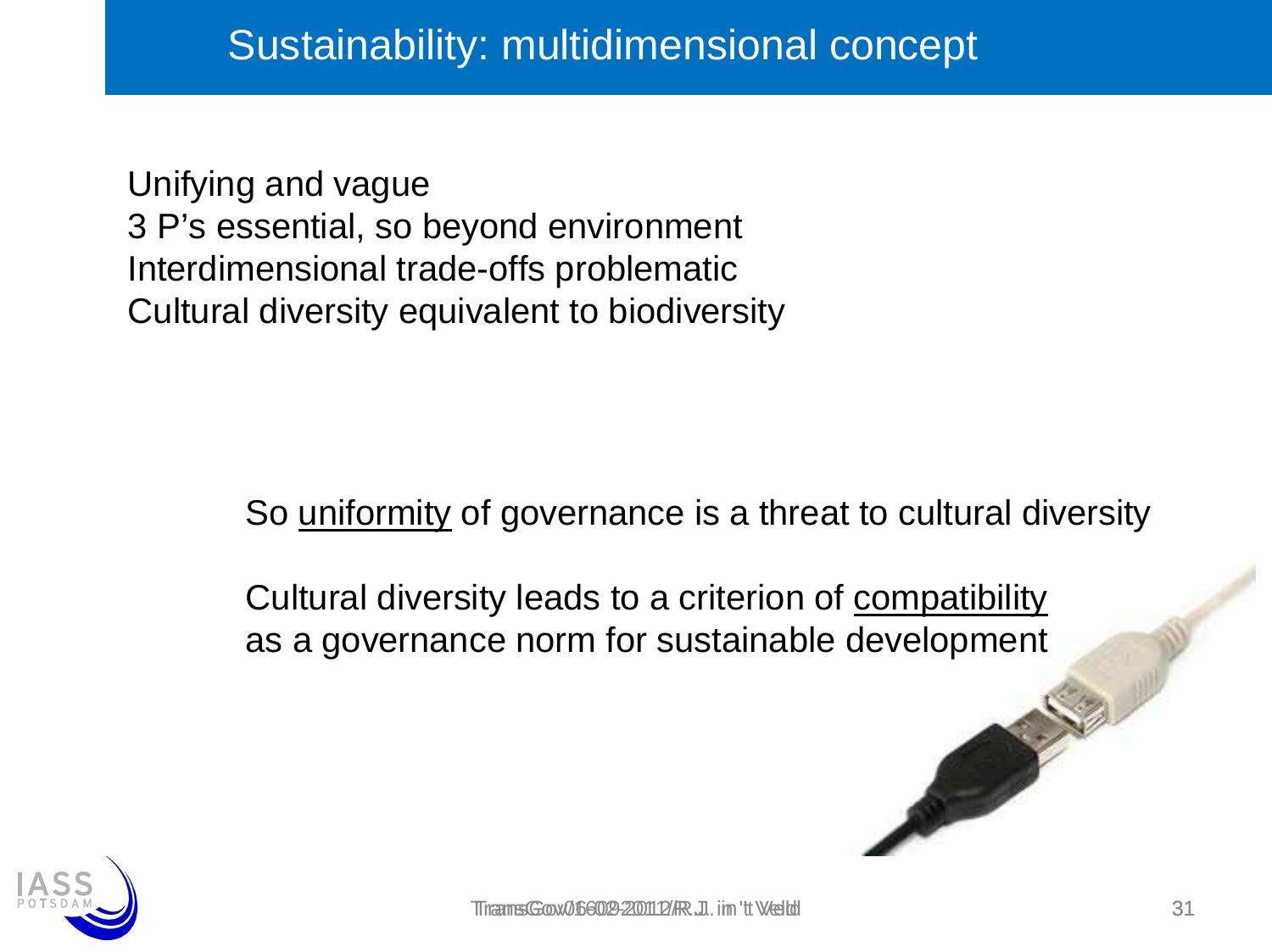- $\bullet$  With a transgovernance attitude, very varied, diverse solutions to sustainability challenges can be designed
- $\bullet$  Transgovernance leadership for sustainable development is allowing/stimulating situationally excellent solutions:
	- •With a view on the long term
	- Choosing/switching between 'steering' and 'surfing'  $\bullet$
	- •Aiming at resilience and mindfulness instead at 'final' results
	- •Brave and courageous, but also empathetic and listening
	- •Urgent but not alarmist
	- •Subtle, not bold
	- Convincing, not commanding $\bullet$
	- Considering variety as a treasure, not a burden $\bullet$

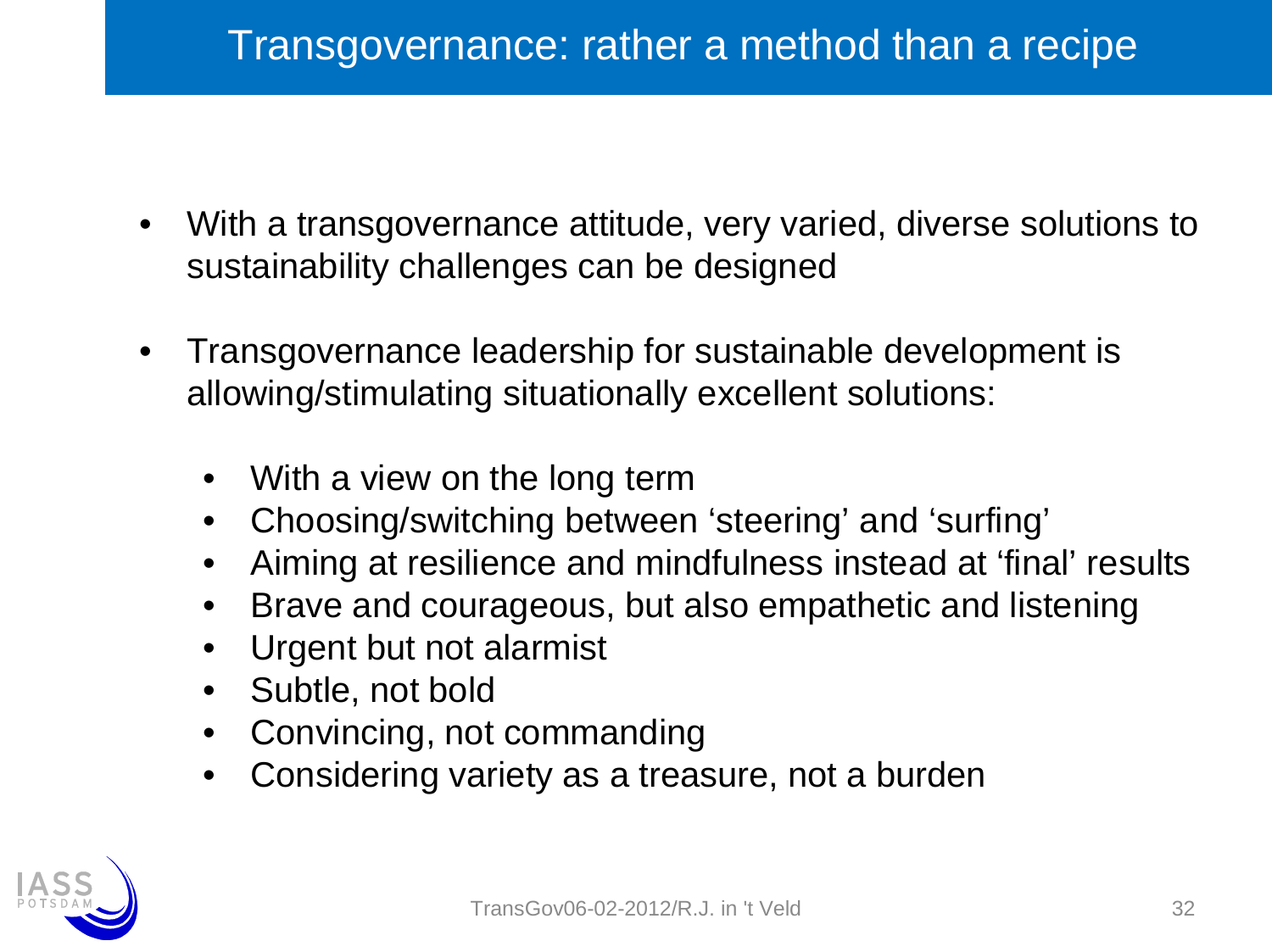- Distinguish between cases with long lead times, and casesdemanding a continuous long-lasting series of interventions
- Prolong the life cycle of policy issues
- Recognise the limitations of decision support systems
- Further participative future orientation, design and research
- Make long-term policies resilient
- Invest in processes that reflect long-term values of citizens

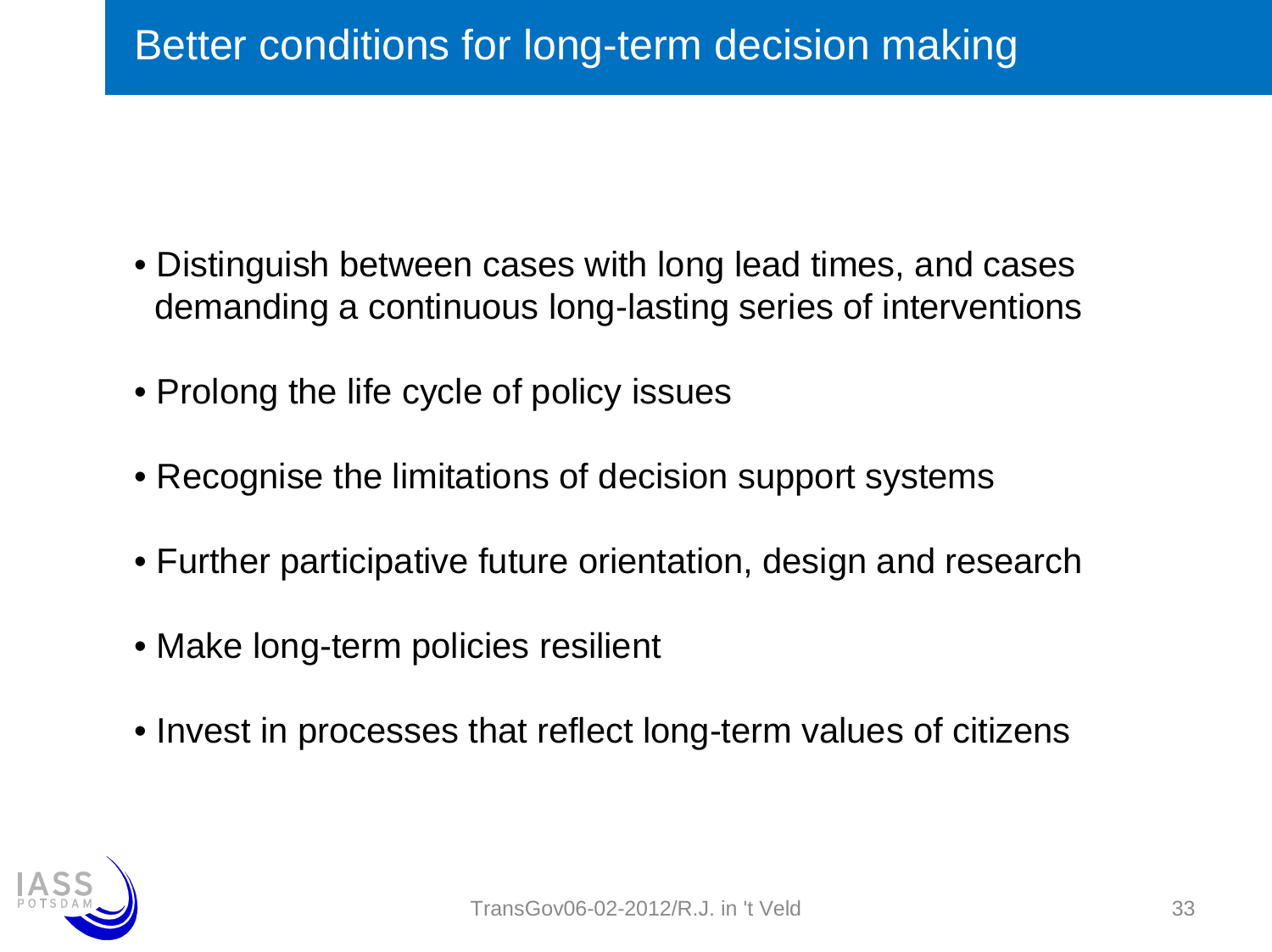#### Transgovernance: a new method, not a recipe

We need sustainability governance arrangements that cross traditional borders, fixations and stereotypes: Transgovernance includes:(in 't Veld 2011, Meuleman 2012)

| Beyond                                       | towards more                                              |
|----------------------------------------------|-----------------------------------------------------------|
| 1. Disciplinary science                      | <b>Transdisciplinarity</b>                                |
| 2. Mainstream governance                     | (culturally sensitive)<br><b>Metagovernance</b>           |
| 3. Cultural integration                      | <b>Cultural compatibility</b>                             |
| 4. Fixed (state) borders                     | <b>Multi-layer approaches</b>                             |
| 5. Government alone                          | Collaboration with business, civil<br>society and science |
| 6. Interventions                             | <b>Intraventions</b>                                      |
| 7. Conventional means to measure<br>progress | New and interactive means                                 |

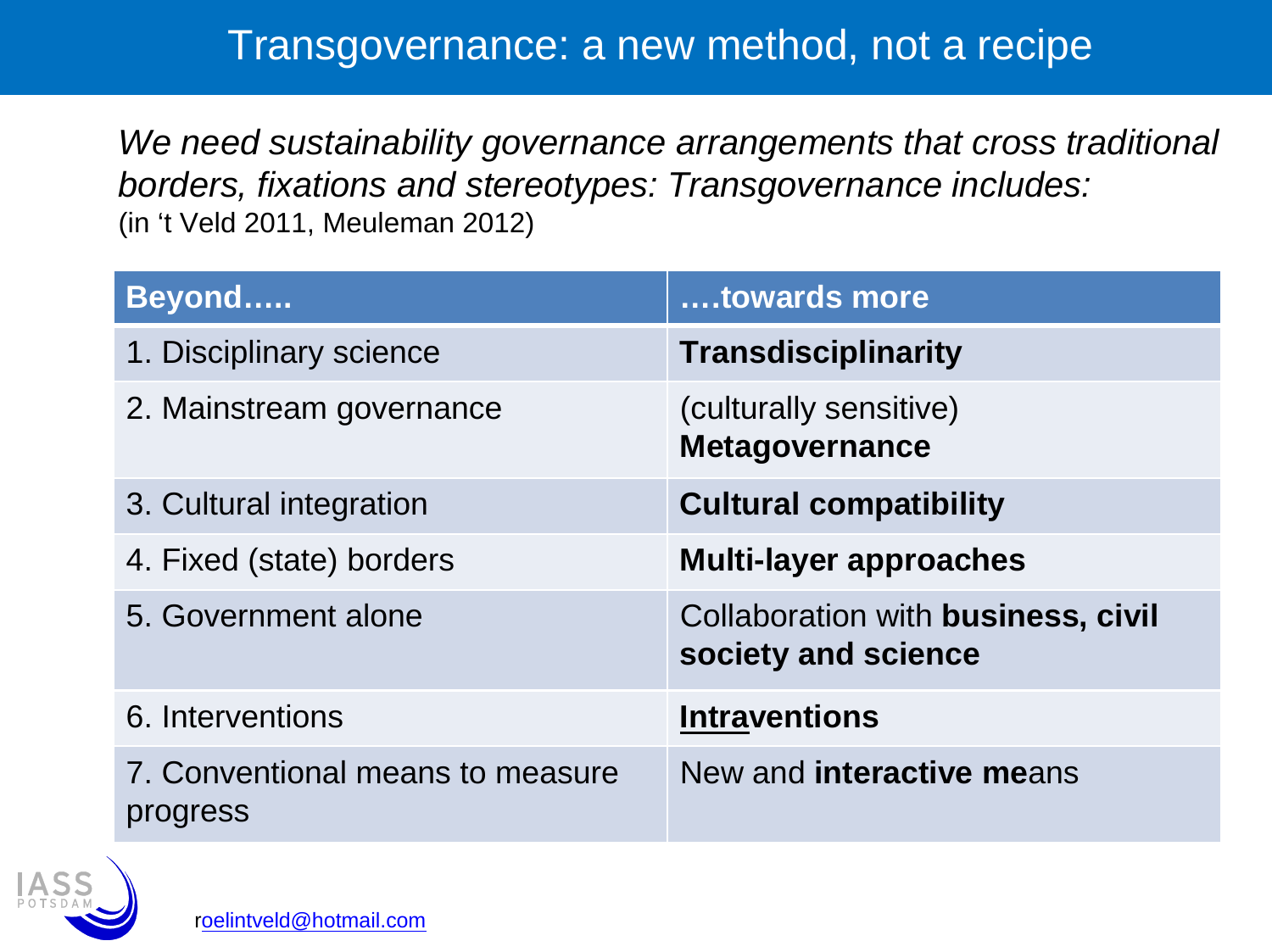The following 10 suggestions for action appear robust in the context of reflexivity, knowledge democracy and second modernity, and are meant to encourage creating more/other actions:

- **1. Stimulate technological evolution through global networks of governments and large corporations**
	- Combines value structures of entrepreneurs with moral standards of citizens/consumers in a knowledge democracy
	- Clarifies the position of the corporate world in the global sustainability debate

#### **2. Organise sustainable innovations tournaments for SMEs**

- Per sector/domain
- Considerable prizes (offered by UN)
- Role for existing networks of cities

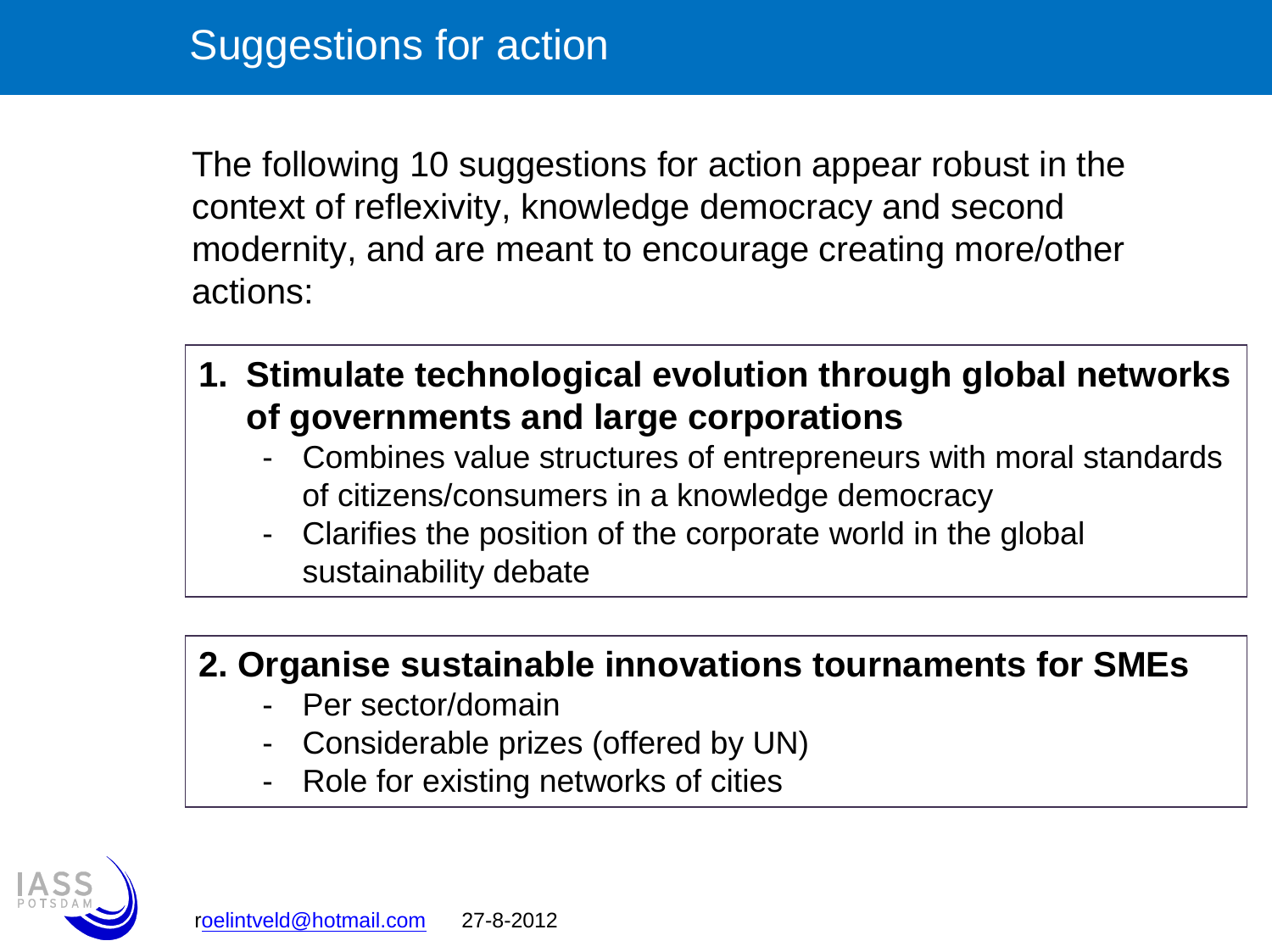### Suggestions for action

#### **3. Develop a new diplomacy for international agreements**

- Complexity of solutions must match the complexity of problems-
- Consider regional agreements uniting culturally relatively homogenous countries besides global ones
- International agreements should be accompanied by additional national and sub-national arrangements
- A single treaty is often inferior to a portfolio approach

#### **4. Create conditions for more transdisciplinary science system**

- Disciplinary science should be supplemented with constructions furthering transdisciplinarity
- Natural scientists should pay some attention to social sciences discourses

#### **5. Improve checks and balances in science communication**

- Intermediaries between science and politics (advisory councils, planning bureaus) can help improving communication
- Sustainability knowledge should be open source, not elitist

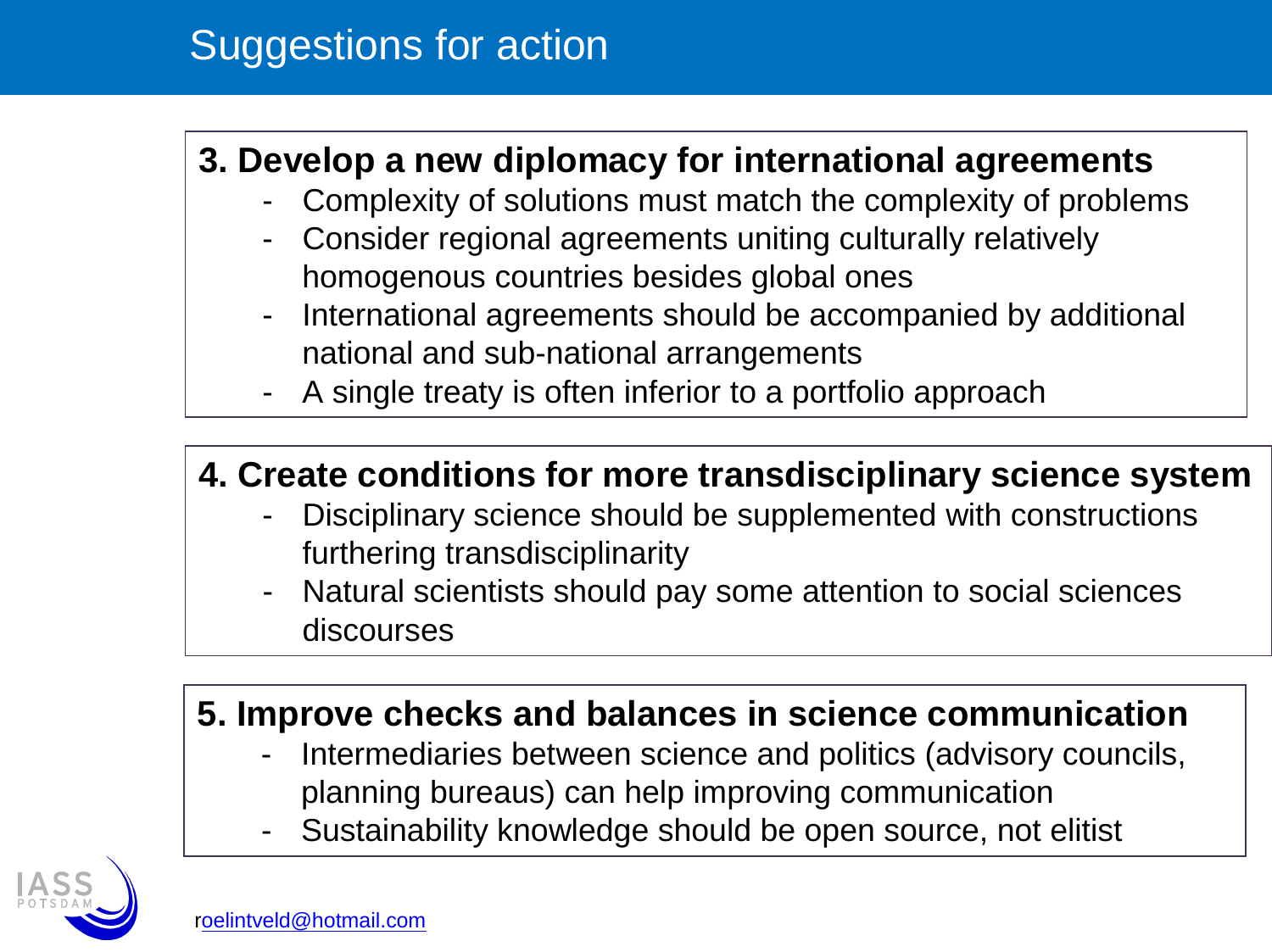#### Suggestions for action

#### **6. Upgrade the relevance of city initiatives**

 National governments should support cities to become more sustainable, instead of tell them what to do

#### **7. Bring nation states in new role of process architect**

- - The effectiveness of global institutions is furthered by the simultaneous existence of local and regional ones
- Nation states are the natural process architects to link global and subnational arrangements

#### **8. Work more with crowds sourcing and volatile publics**

 Classical alliance-building with well-established stakeholders can be supplemented with crowd sourcing and the utilisation of eventrelated groups ('publics')

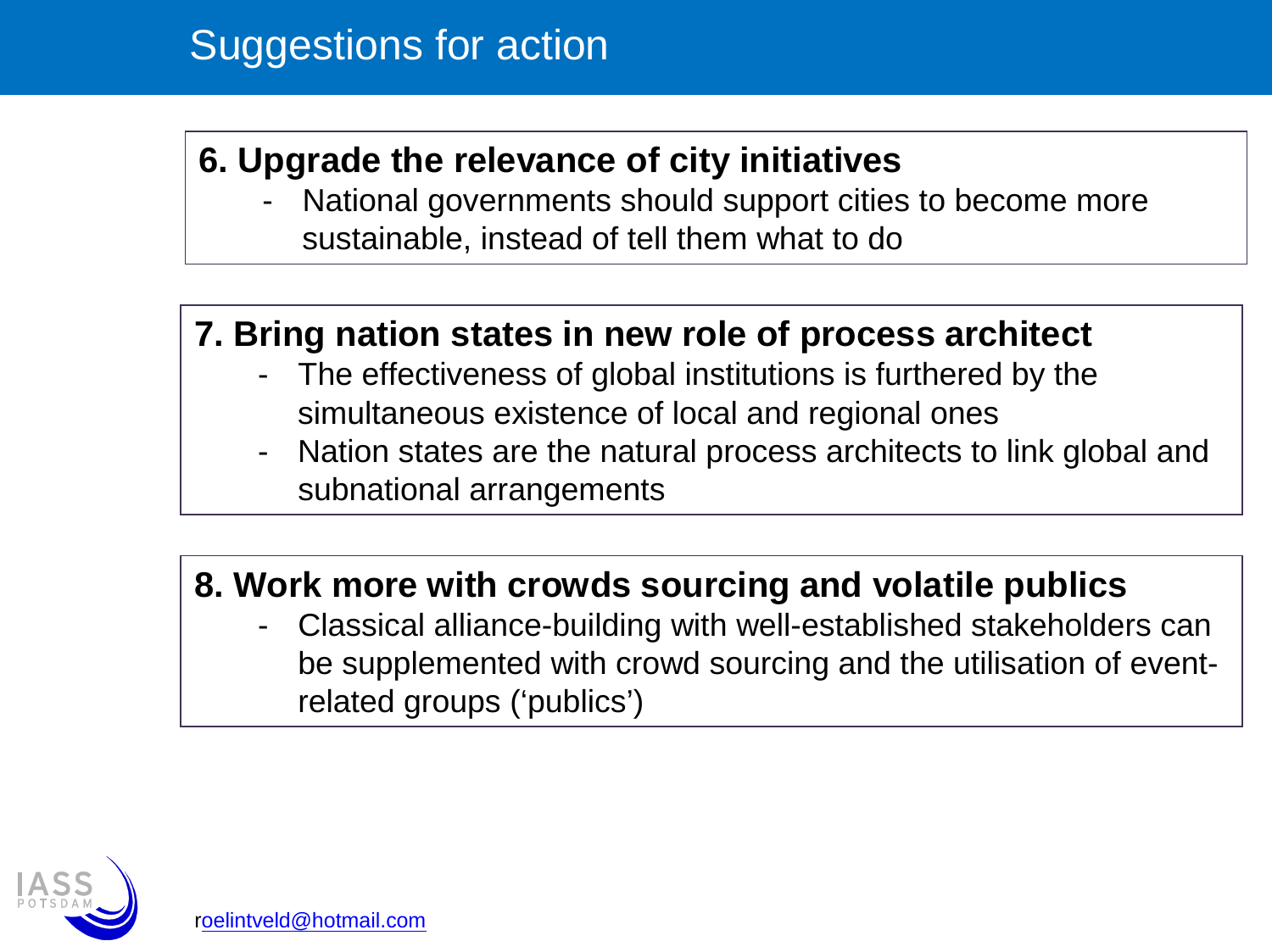#### Suggestions for action

#### **9. Create space for new institutions**

- We need new institutions for conflict resolution, e.g. truth committees
- Unsustainable institutions can be hollowed out from within (intraventions)

#### **10. Measure progress through dialogue**

 Performance indicators as well as important parameters in costbenefit analyses should be decided upon in societal dialogues

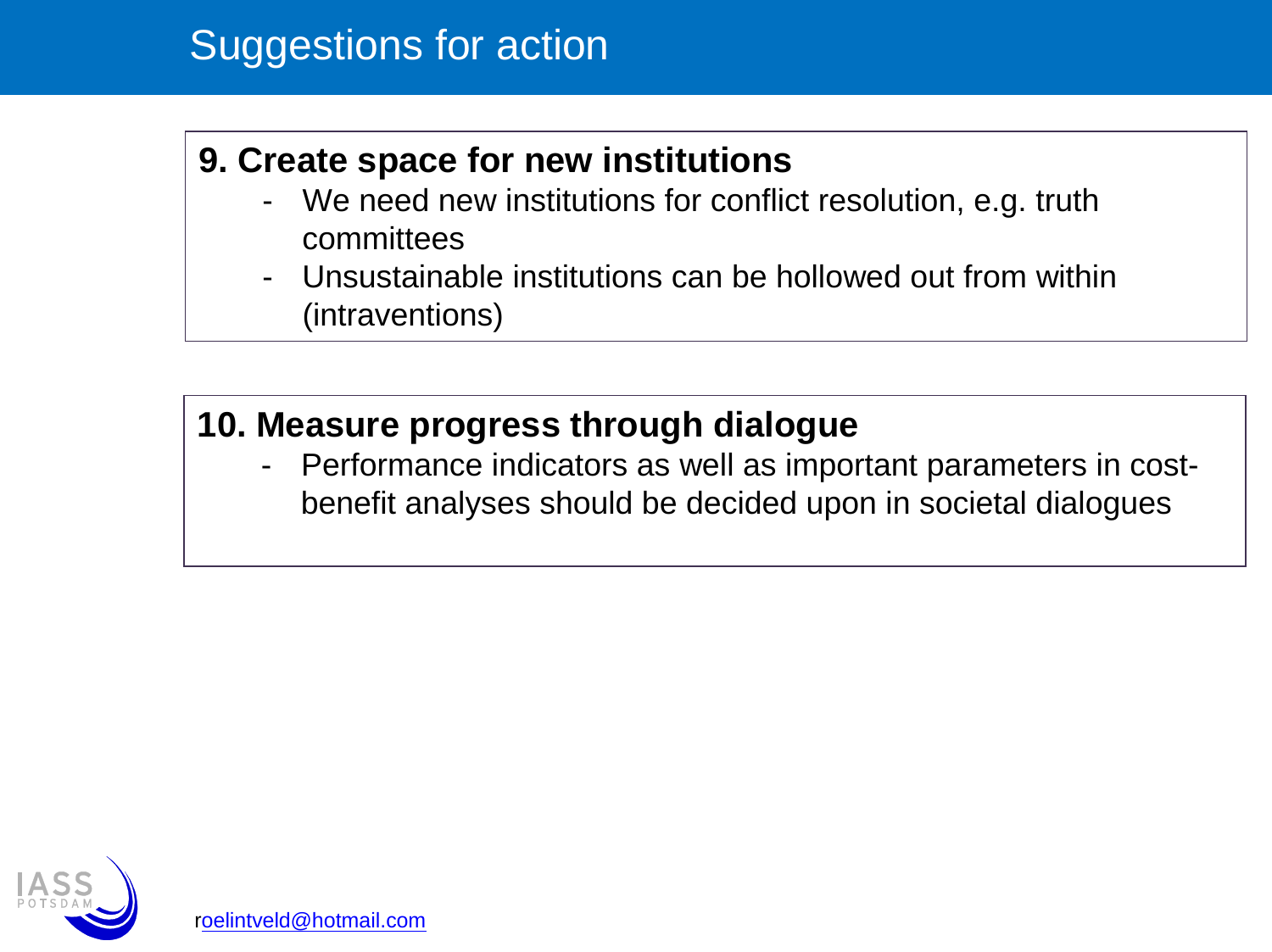### 3. Transgovernance-proof? The Rio 'zero draft'

| <b>Transgovernance aspect</b> | <b>Assessment</b> |  |
|-------------------------------|-------------------|--|
| 1. Transdisciplinarity        | 大文文               |  |

Civil society should bring in their specific knowledge and practical know-how into policy-making. Create a knowledge-sharing Platform for Green Economy. More cross- and interdisciplinary approaches. Teach sustainable development at universities across all disciplines.

| Transgovernance aspect | <b>Assessment</b>             |  |
|------------------------|-------------------------------|--|
| 2. Metagovernance      | $\mathbf{r}$ and $\mathbf{r}$ |  |
|                        |                               |  |

Different styles of governance are recognised, but without a view on how to prevent different governance actions from undermining each other. No sign that failure of rigid governance approaches is understood.

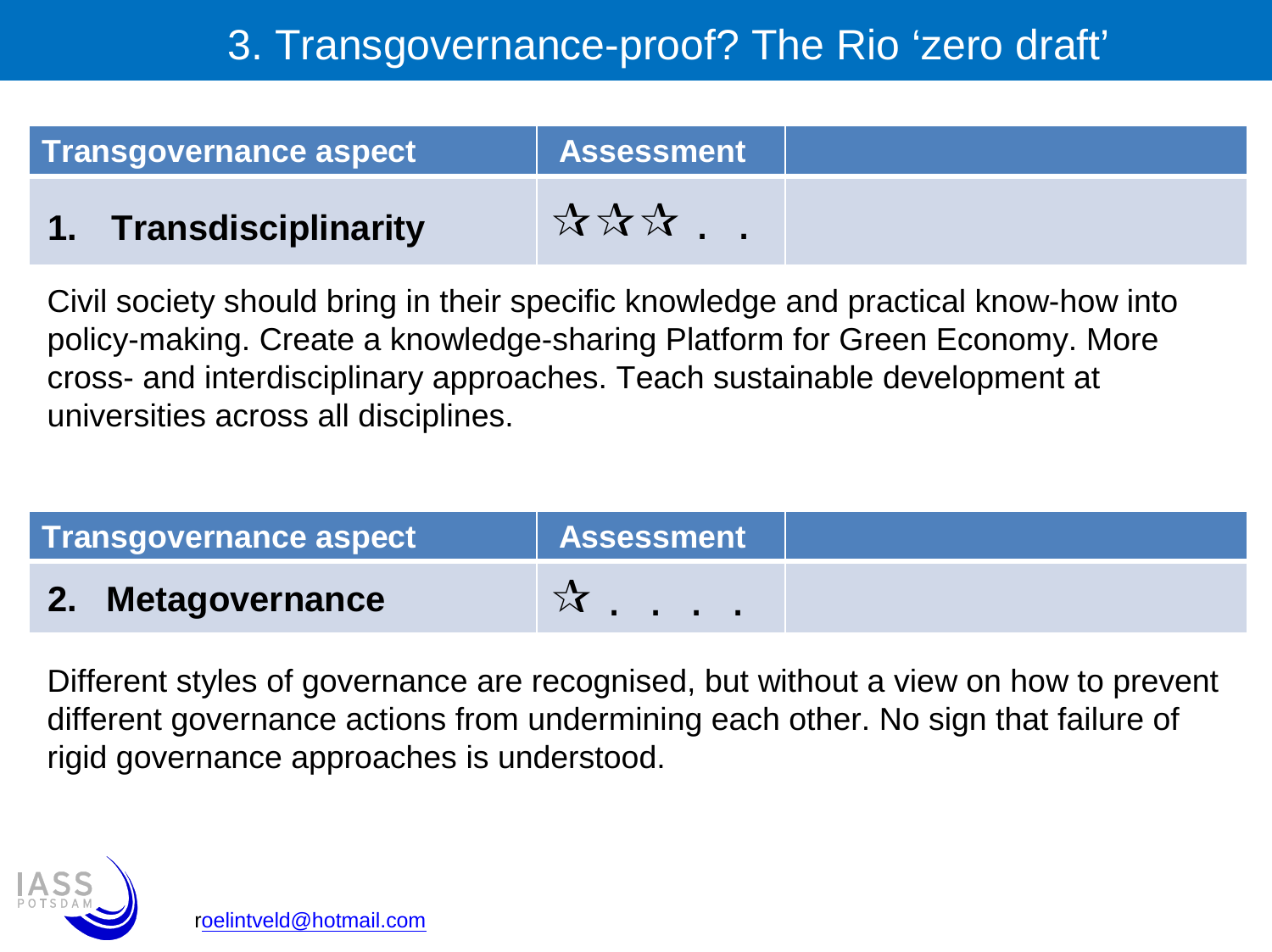| <b>Transgovernance aspect</b> | Assessment |  |
|-------------------------------|------------|--|
| 3. Cultural compatibility     | ****       |  |

We acknowledge the diversity of the world and recognize that all cultures and civilizations contribute to the enrichment of humankind and the protection of the Earth's life support system. We emphasize the importance of culture for sustainable development. There are common but differentiated responsibilities. We recognize the value of having a set of differentiated strategies, tailored to the needs of different countries and different sectors.

| <b>Transgovernance aspect</b> | <b>Assessment</b> |  |
|-------------------------------|-------------------|--|
| 4. Multi-layer/level          | <b>☆☆</b>         |  |

Many references to "all levels" etcetera, but no concrete suggestions how to improve the current situation

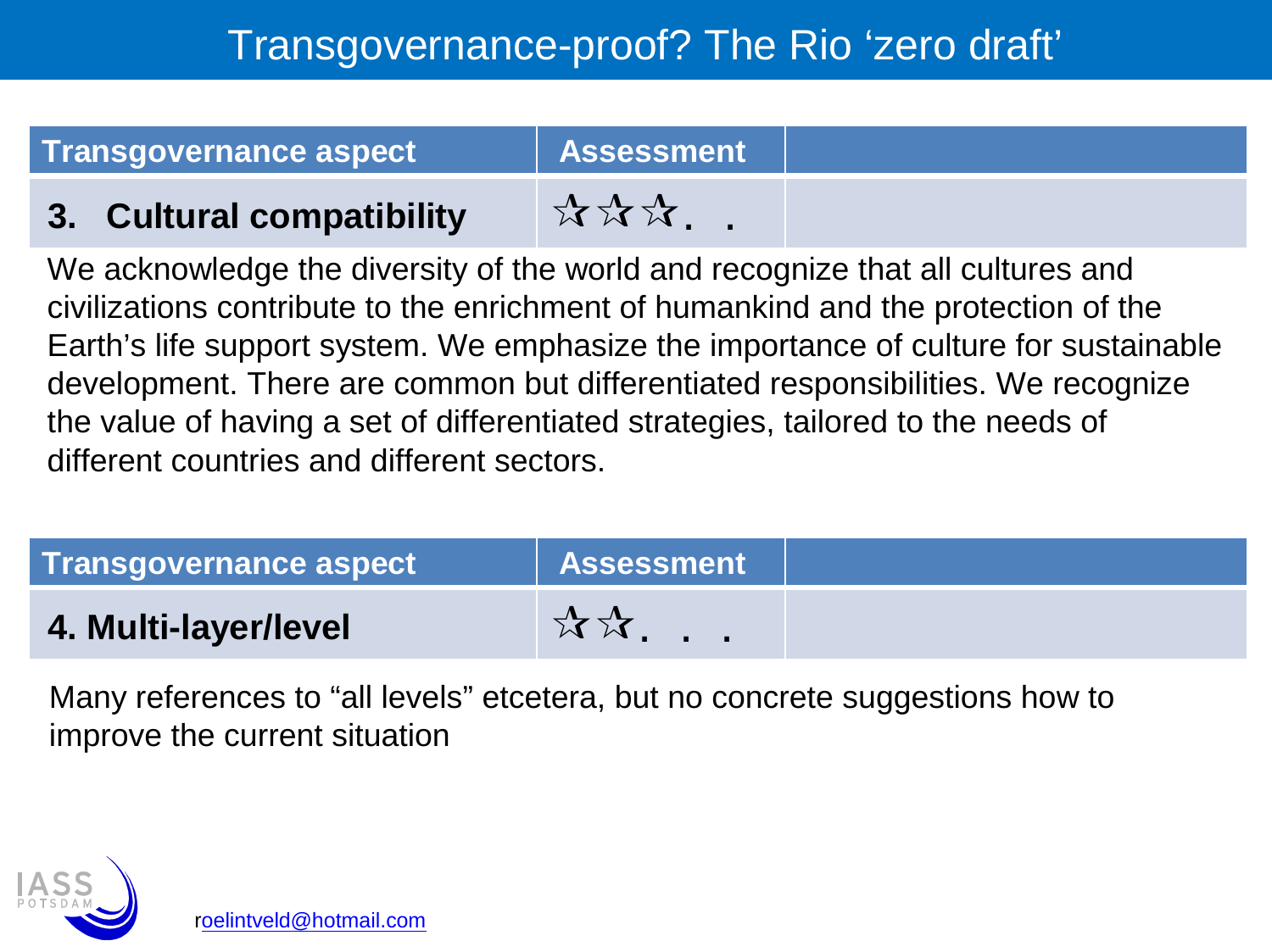#### Transgovernance-proof? The Rio 'zero draft'

| <b>Transgovernance aspect</b> | <b>Assessment</b> |  |
|-------------------------------|-------------------|--|
| 5. Bus./civ.soc./science      | ☆☆☆.              |  |

Many references to the inclusion of business, civil society and science in SD. New is: also leadership of private sector asked and their participation in multi-stakeholder partnerships. On national level, sustainable development councils are needed with full participation of all stakeholders.

| <b>Transgovernance aspect</b>       | <b>Assessment</b> |  |
|-------------------------------------|-------------------|--|
| 6. Open innov./redundancy $\vec{X}$ |                   |  |
|                                     |                   |  |

Shocking lack of reference to innovation, and even more to open innovation, open source science, meaning of social media etcetera!

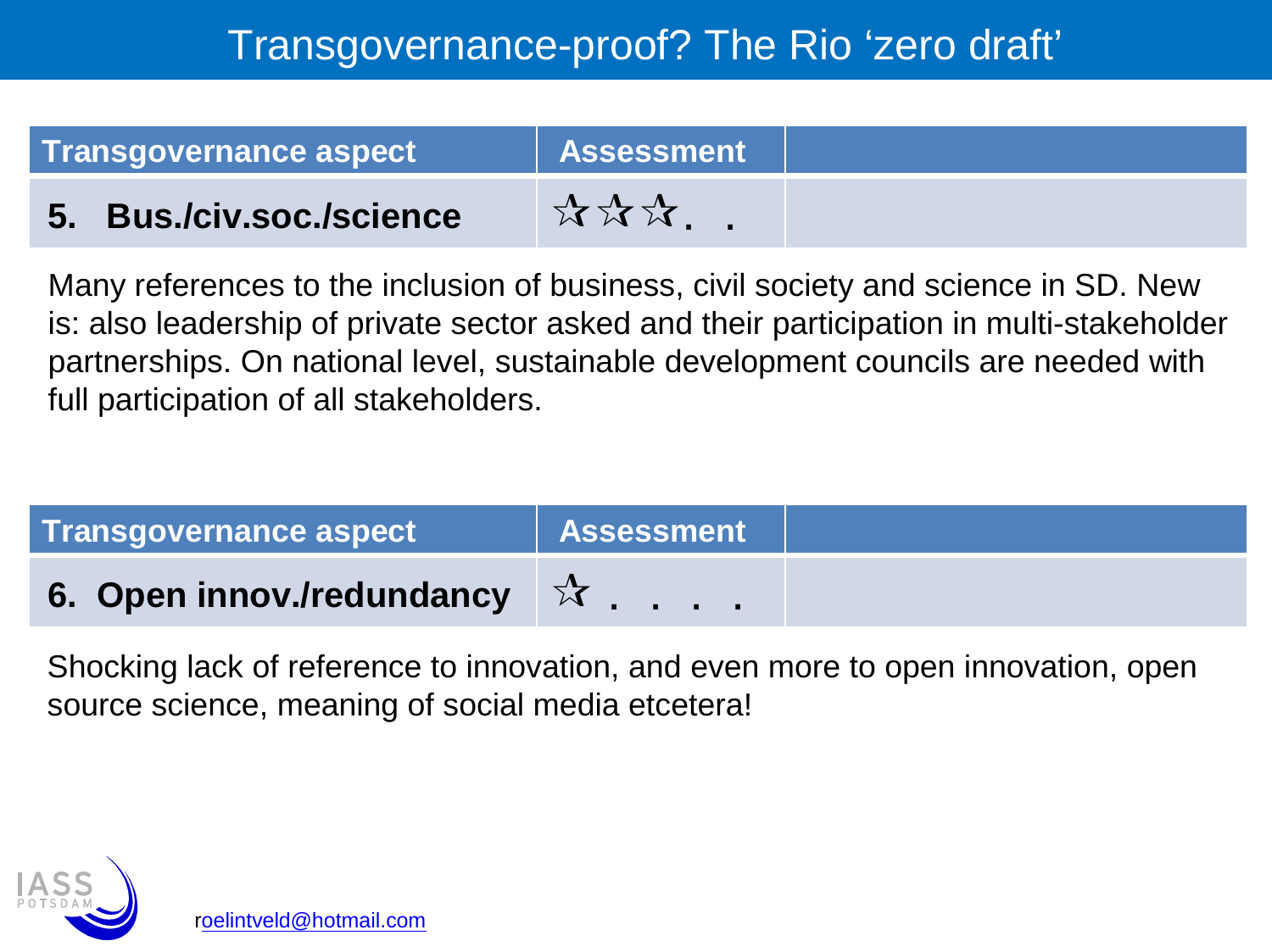### Transgovernance-proof? The Rio 'zero draft'

| <b>Transgovernance aspect</b> | <b>Assessment</b> |  |
|-------------------------------|-------------------|--|
| <b>7. Intraventions</b>       | .                 |  |

No reference who are good change agents, and where in organisations change is usually originating.

| <b>Transgovernance aspect</b> | <b>Assessment</b>          |  |
|-------------------------------|----------------------------|--|
| 8. Interactive monitoring     | $\forall x \in \mathbb{R}$ |  |
|                               |                            |  |

All stakeholders invited to measure progress on global SD goals. How?What about measuring progress on national, local levels?



roelintveld@hotmail.com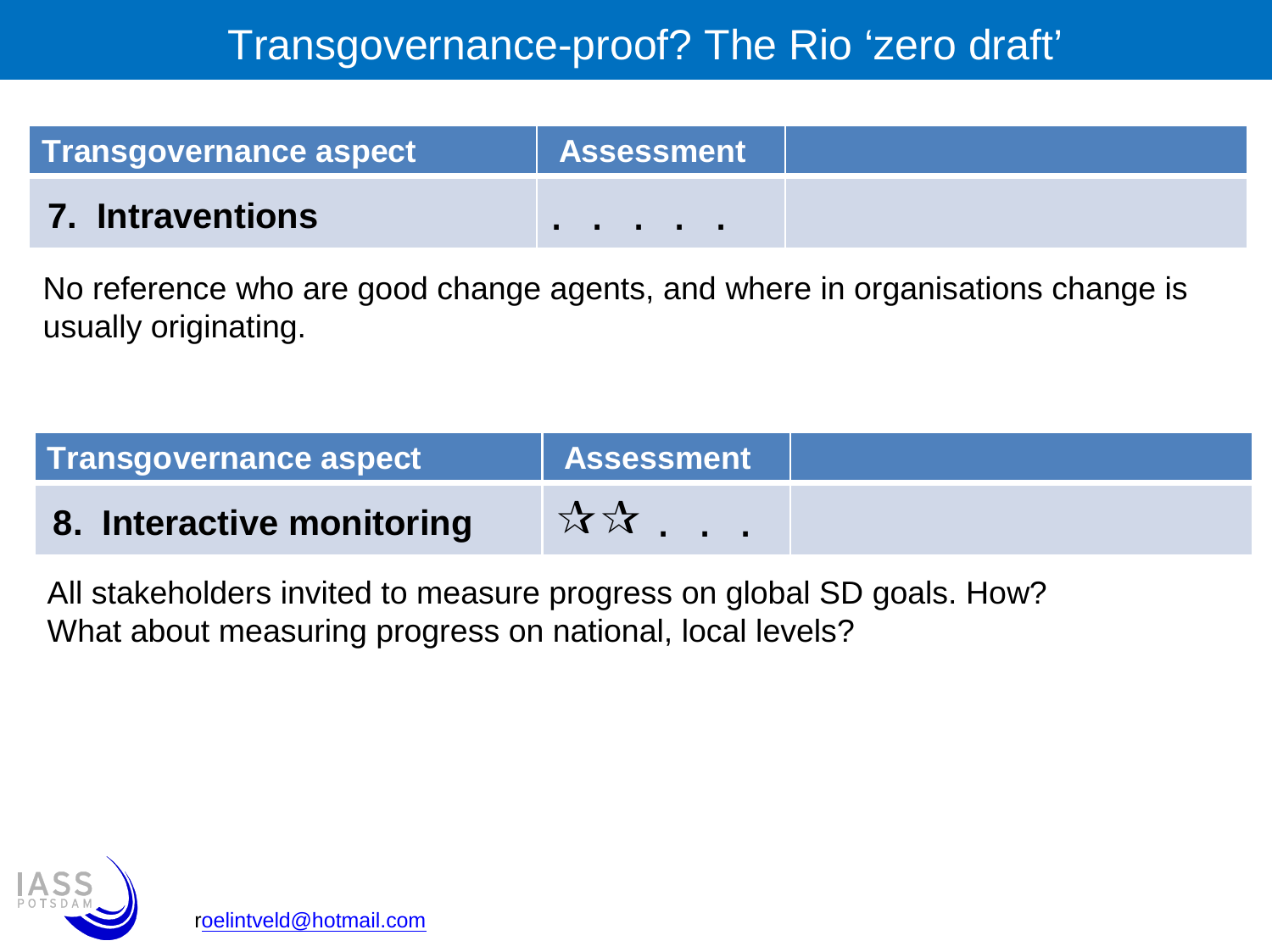### Transgovernance-proof? The Rio 'zero draft'

|                | <b>Transgovernance aspect</b> | <b>Assessment</b>                    | <b>Possible improvements</b>                                                              |
|----------------|-------------------------------|--------------------------------------|-------------------------------------------------------------------------------------------|
| 1.             | Transdisciplinarity           | <b>☆☆☆</b>                           | Promote good examples<br>More open source science<br>$\blacksquare$                       |
| 2.             | <b>Metagovernance</b>         | $\mathbf{\hat{x}}$                   | Promote good examples<br>$\blacksquare$<br>Prevent undermining gov.<br>$\blacksquare$     |
| 3.             | <b>Cultural compatibility</b> | ☆☆☆. .                               | Bring cultural sciences in<br>$\blacksquare$<br>Balance uniform/diverse<br>$\blacksquare$ |
| 4.             | <b>Multi-layer /level</b>     | ☆☆. .                                | Also beyond governments<br>$\blacksquare$<br>in driver seat                               |
| 5.             | <b>Bus./civ.soc./science</b>  | ☆☆☆                                  | • Cultural change: not only<br>advocacy but also action                                   |
| 6.             | <b>Open innov./redundancy</b> | $\mathbf{\hat{x}}$ .<br>$\mathbf{r}$ | Raise awareness on need<br>$\bullet$<br>and opportunities                                 |
| $\mathbf{7}$ . | <b>Intraventions</b>          |                                      | Show good and bad cases<br>п                                                              |
| 8.             | <b>Interactive monitoring</b> | ☆☆                                   | Develop mechanisms<br>п<br>On all levels/scales<br>$\blacksquare$                         |
| ACC            |                               |                                      |                                                                                           |

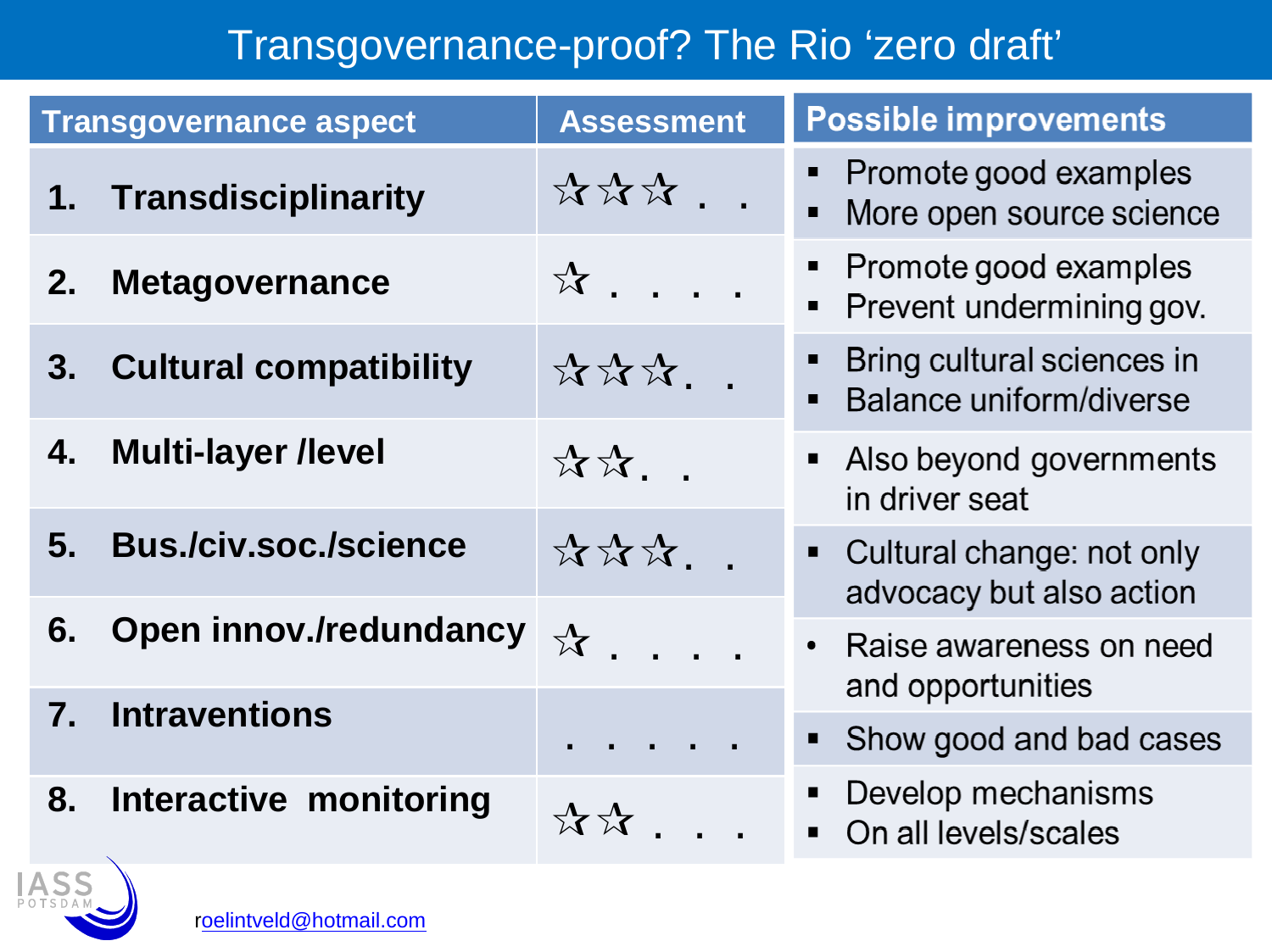# Applications of our normative concept

- How is open innovation applied?
- How is reduncancy evaluated in a positive manner?
- How much trust is invested in intraventions?
- How much interactive monitoring, in particular between levels takes place?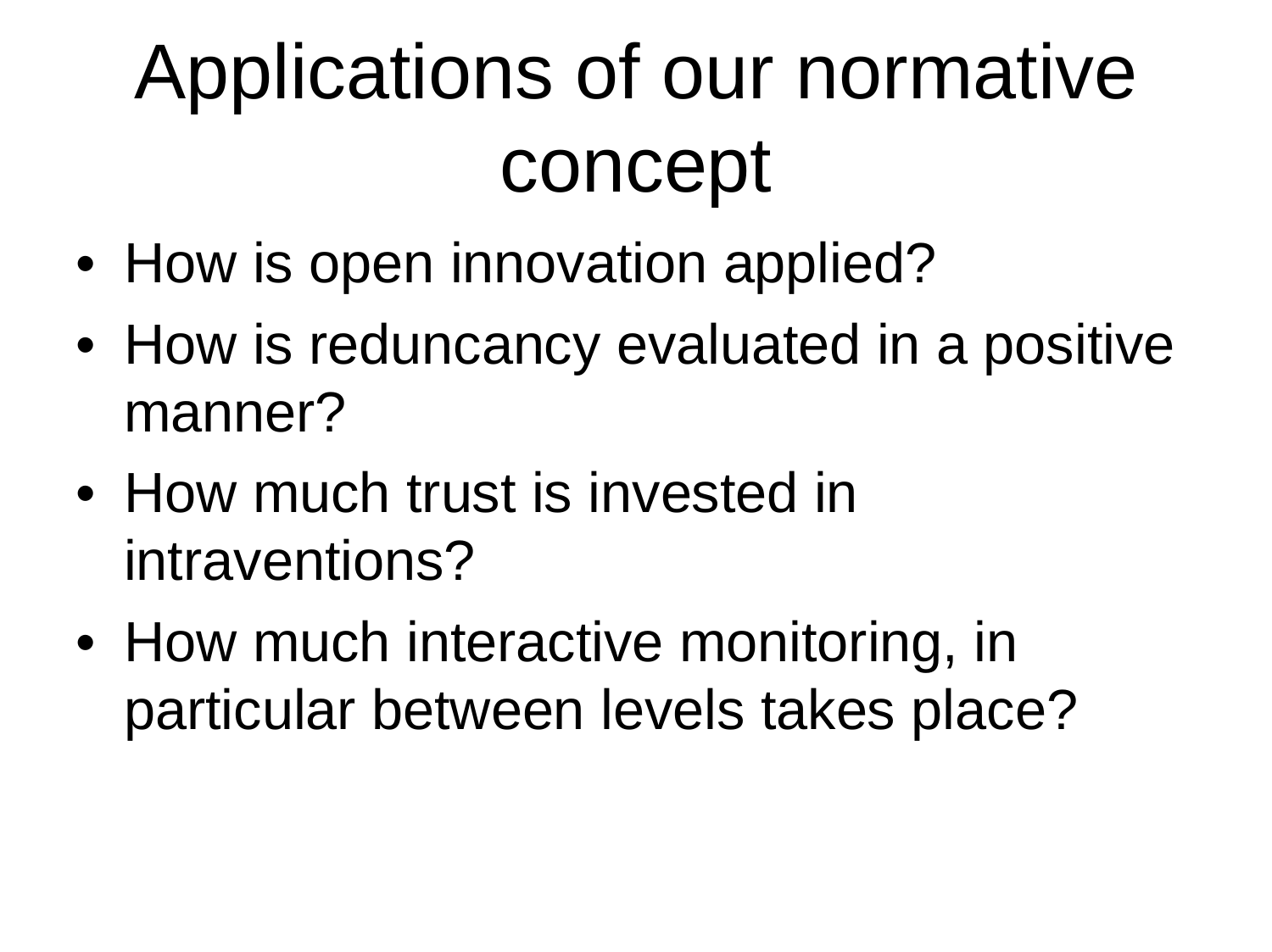### Recapitulation 1:

1. The existing **arrangements** for collective decisions **fail to produce sustainable policies**.

- 2. Social sciences provide seldom-used **criteria for improvement**, which we have put together in the **transgovernance** approach. En die is relevant voor eigen problematiek.
- 3. The **Rio 'zero draft**' (Jan. 2012) matched with these criteria, and the outcomes are not very promising